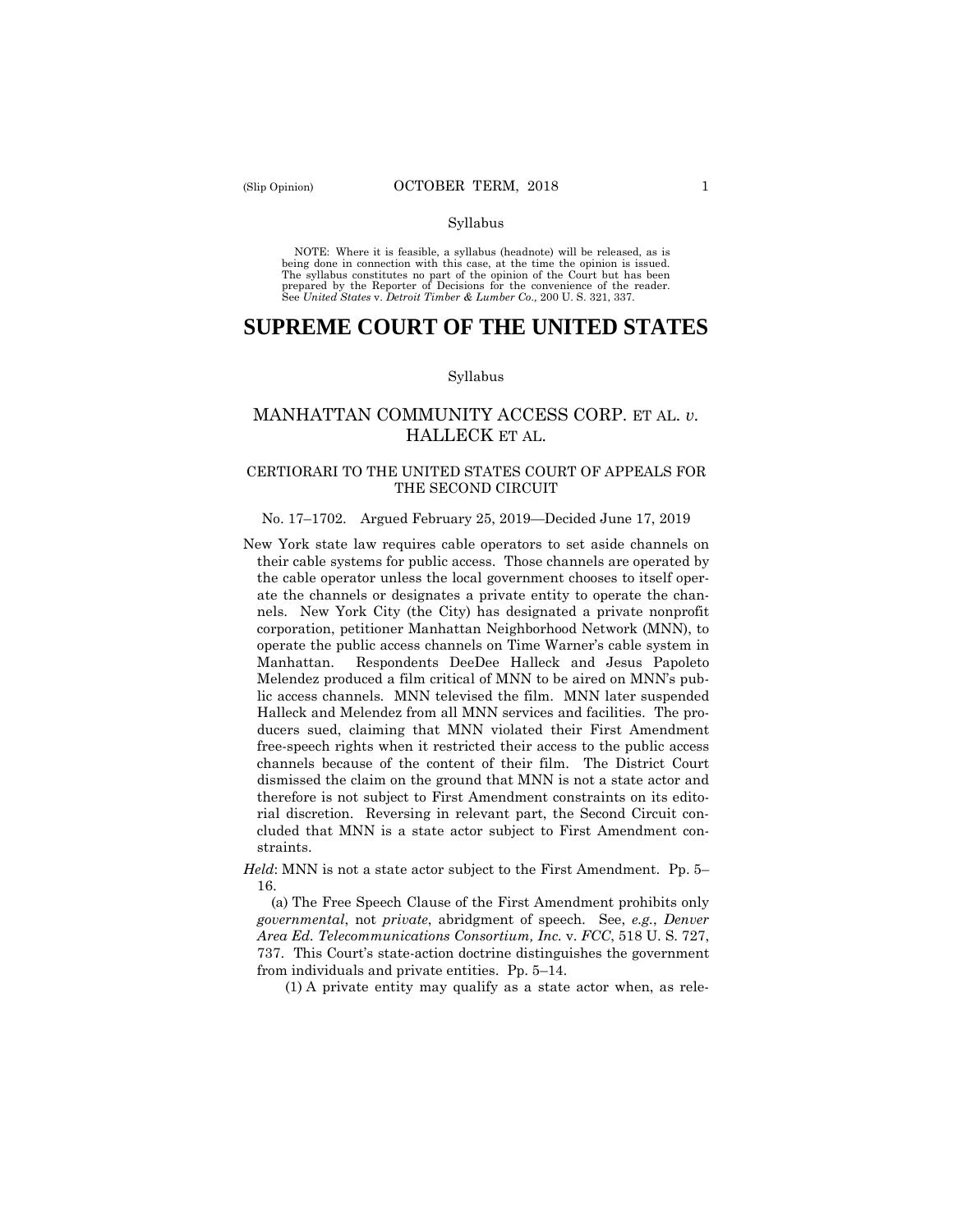#### Syllabus

vant here, the entity exercises "powers traditionally exclusively reserved to the State." *Jackson* v. *Metropolitan Edison Co.*, 419 U. S. 345, 352. The Court has stressed that "very few" functions fall into that category. *Flagg Bros., Inc.* v. *Brooks*, 436 U. S. 149, 158. The relevant function in this case—operation of public access channels on a cable system—has not traditionally and exclusively been performed by government. Since the 1970s, a variety of private and public actors have operated public access channels. Early Manhattan public access channels were operated by private cable operators with some help from private nonprofit organizations. That practice continued until the early 1990s, when MNN began to operate the channels. Operating public access channels on a cable system is not a traditional, exclusive public function. Pp. 6–8.

 (2) The producers contend that the relevant function here is more generally the operation of a public forum for speech, which, they claim, is a traditional, exclusive public function. But that analysis mistakenly ignores the threshold state-action question. Providing some kind of forum for speech is not an activity that only governmental entities have traditionally performed. Therefore, a private entity who provides a forum for speech is not transformed by that fact alone into a state actor. See *Hudgens* v. *NLRB*, 424 U. S. 507, 520–521. Pp. 8–10.

 (3) The producers note that the City has designated MNN to operate the public access channels on Time Warner's cable system, and that the State heavily regulates MNN with respect to those channels. But the City's designation is analogous to a government license, a government contract, or a government-granted monopoly, none of which converts a private entity into a state actor—unless the private entity is performing a traditional, exclusive public function. See, *e.g.*, *San Francisco Arts & Athletics, Inc.* v. *United States Olympic Comm.*, 483 U. S. 522, 543–544. And the fact that MNN is subject to the State's extensive regulation "does not by itself convert its action into that of the State." *Jackson*, 419 U. S., at 350. Pp. 11–14.

 (b) The producers alternatively contend that the public access channels are actually the City's property and that MNN is essentially managing government property on the City's behalf. But the City does not own or lease the public access channels and does not possess any formal easement or other property interest in the channels. It does not matter that a provision in the franchise agreements between the City and Time Warner allowed the City to designate a private entity to operate the public access channels on Time Warner's cable system. Nothing in the agreements suggests that the City possesses any property interest in the cable system or in the public access channels on that system. Pp. 14–15.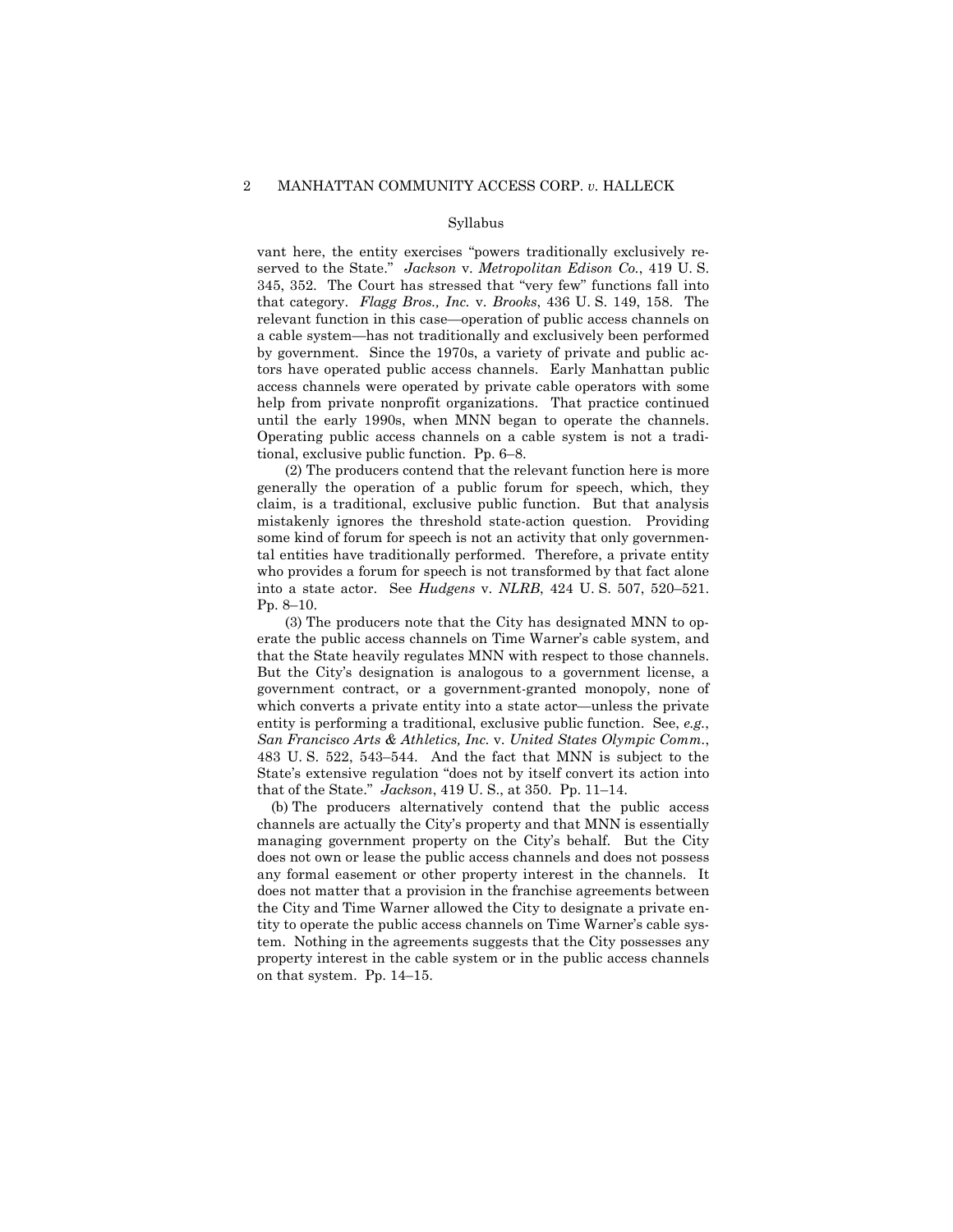## Syllabus

882 F. 3d 300, reversed in part and remanded.

 KAVANAUGH, J., delivered the opinion of the Court, in which ROBERTS, C. J., and THOMAS, ALITO, and GORSUCH, JJ., joined. SOTOMAYOR, J., filed a dissenting opinion, in which GINSBURG, BREYER, and KAGAN, JJ., joined.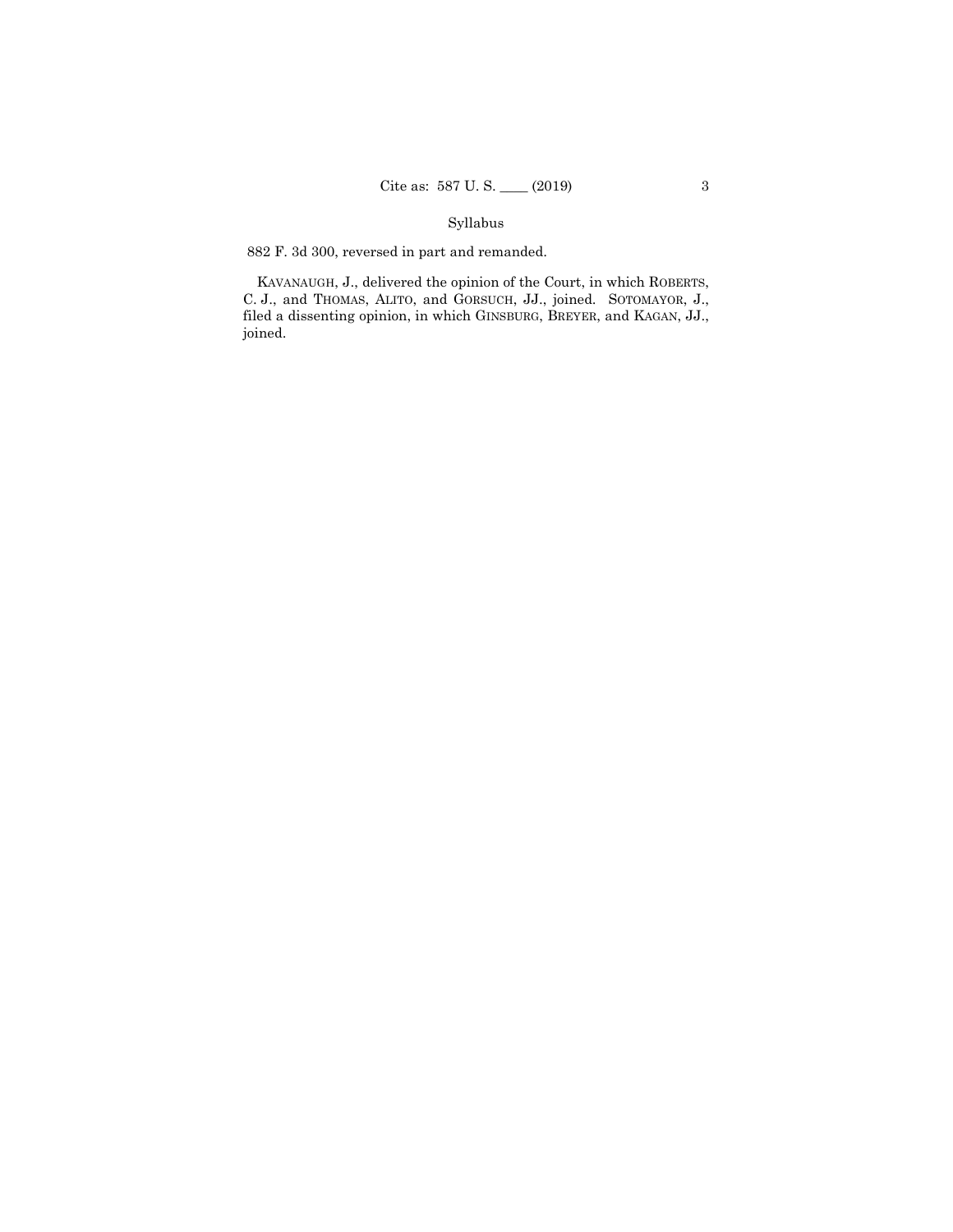NOTICE: This opinion is subject to formal revision before publication in the preliminary print of the United States Reports. Readers are requested to notify the Reporter of Decisions, Supreme Court of the United States, Wa ington, D. C. 20543, of any typographical or other formal errors, in order that corrections may be made before the preliminary print goes to press.

## **SUPREME COURT OF THE UNITED STATES**  $\overline{\phantom{a}}$  , where  $\overline{\phantom{a}}$

#### No. 17–1702  $\overline{\phantom{a}}$  , where  $\overline{\phantom{a}}$

## MANHATTAN COMMUNITY ACCESS CORPORATION, ET AL., PETITIONERS *v.* DEEDEE HALLECK, ET AL.

## ON WRIT OF CERTIORARI TO THE UNITED STATES COURT OF APPEALS FOR THE SECOND CIRCUIT

#### [June 17, 2019]

## JUSTICE KAVANAUGH delivered the opinion of the Court.

The Free Speech Clause of the First Amendment constrains governmental actors and protects private actors. To draw the line between governmental and private, this Court applies what is known as the state-action doctrine. Under that doctrine, as relevant here, a private entity may be considered a state actor when it exercises a function "traditionally exclusively reserved to the State." *Jackson* v. *Metropolitan Edison Co.*, 419 U. S. 345, 352 (1974).

This state-action case concerns the public access channels on Time Warner's cable system in Manhattan. Public access channels are available for private citizens to use. The public access channels on Time Warner's cable system in Manhattan are operated by a private nonprofit corporation known as MNN. The question here is whether MNN—even though it is a private entity—nonetheless is a state actor when it operates the public access channels. In other words, is operation of public access channels on a cable system a traditional, exclusive public function? If so, then the First Amendment would restrict MNN's exercise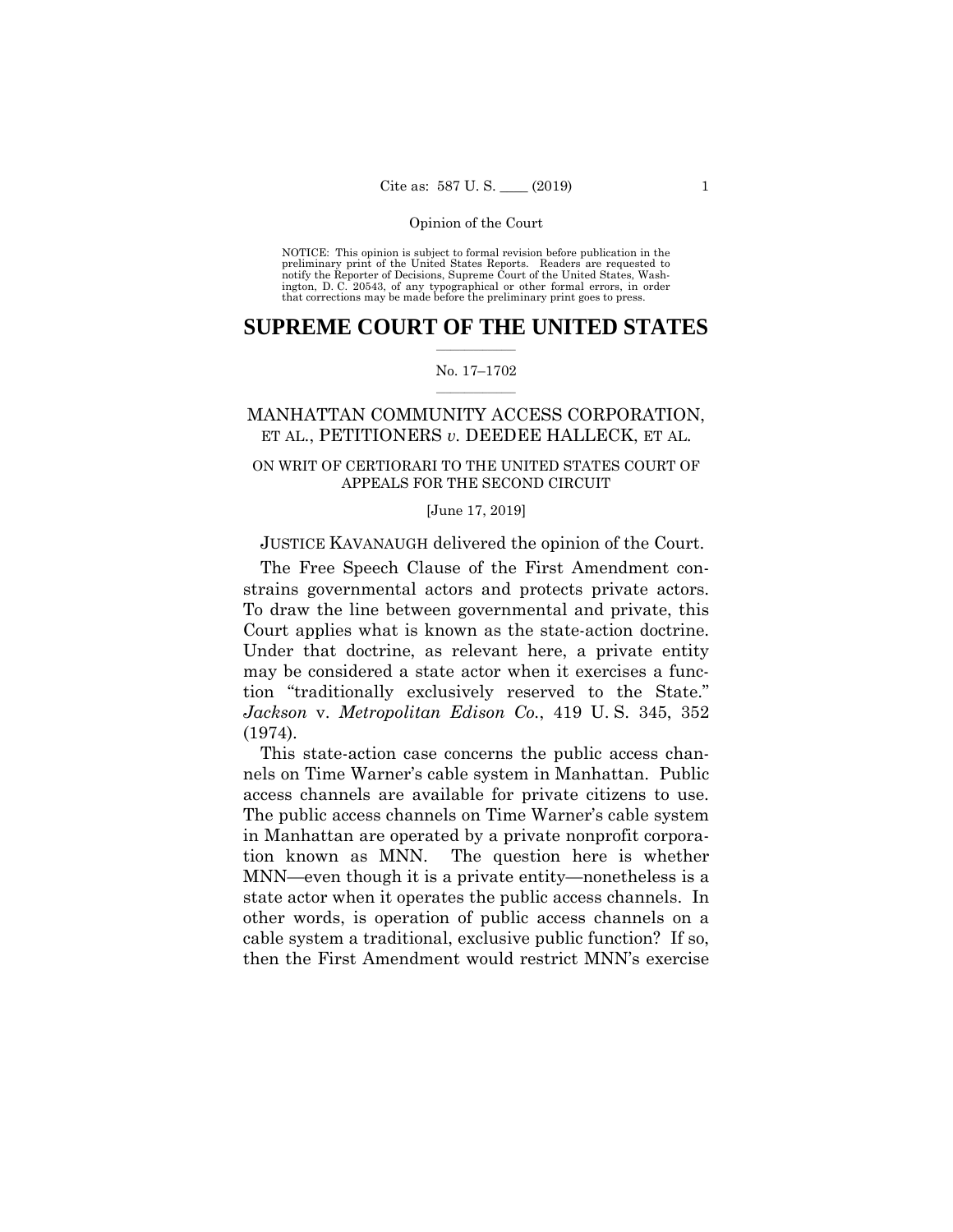of editorial discretion over the speech and speakers on the public access channels.

Under the state-action doctrine as it has been articulated and applied by our precedents, we conclude that operation of public access channels on a cable system is not a traditional, exclusive public function. Moreover, a private entity such as MNN who opens its property for speech by others is not transformed by that fact alone into a state actor. In operating the public access channels, MNN is a private actor, not a state actor, and MNN therefore is not subject to First Amendment constraints on its editorial discretion. We reverse in relevant part the judgment of the Second Circuit, and we remand the case for further proceedings consistent with this opinion.

## I A

Since the 1970s, public access channels have been a regular feature on cable television systems throughout the United States. In the 1970s, Federal Communications Commission regulations required certain cable operators to set aside channels on their cable systems for public access. In 1979, however, this Court ruled that the FCC lacked statutory authority to impose that mandate. See *FCC* v. *Midwest Video Corp.*, 440 U. S. 689 (1979). A few years later, Congress passed and President Reagan signed the Cable Communications Policy Act of 1984. 98 Stat. 2779. The Act authorized state and local governments to require cable operators to set aside channels on their cable systems for public access. 47 U. S. C. §531(b).

The New York State Public Service Commission regulates cable franchising in New York State and requires cable operators in the State to set aside channels on their cable systems for public access. 16 N. Y. Codes, Rules & Regs. §§895.1(f), 895.4(b) (2018). State law requires that use of the public access channels be free of charge and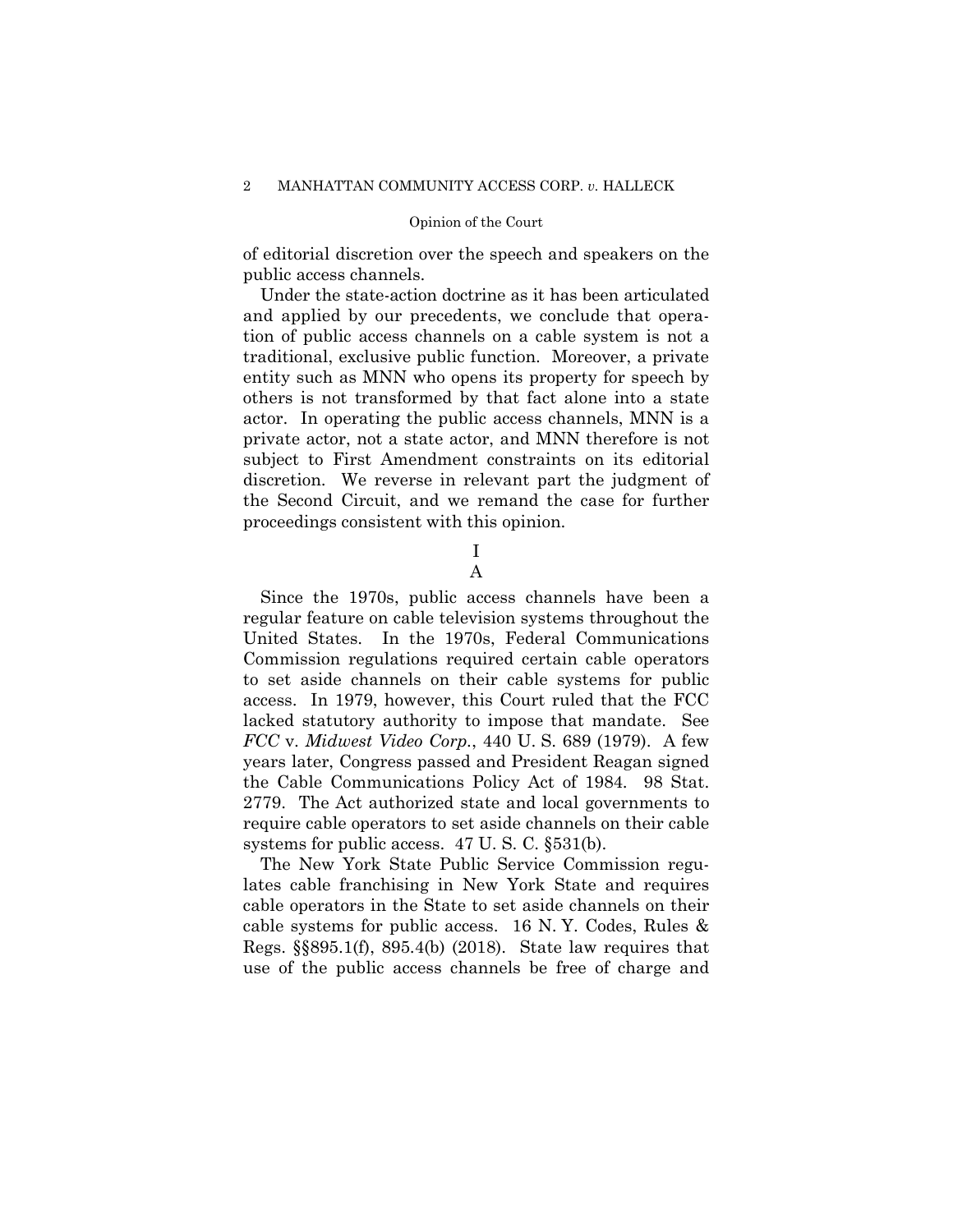first-come, first-served. §§895.4(c)(4) and (6). Under state law, the cable operator operates the public access channels unless the local government in the area chooses to itself operate the channels or designates a private entity to operate the channels. §895.4(c)(1).

Time Warner (now known as Charter) operates a cable system in Manhattan. Under state law, Time Warner must set aside some channels on its cable system for public access. New York City (the City) has designated a private nonprofit corporation named Manhattan Neighborhood Network, commonly referred to as MNN, to operate Time Warner's public access channels in Manhattan. This case involves a complaint against MNN regarding its management of the public access channels.

B

Because this case comes to us on a motion to dismiss, we accept the allegations in the complaint as true. See *Ashcroft* v. *Iqbal*, 556 U. S. 662, 678 (2009).

DeeDee Halleck and Jesus Papoleto Melendez produced public access programming in Manhattan. They made a film about MNN's alleged neglect of the East Harlem community. Halleck submitted the film to MNN for airing on MNN's public access channels, and MNN later televised the film. Afterwards, MNN fielded multiple complaints about the film's content. In response, MNN temporarily suspended Halleck from using the public access channels.

Halleck and Melendez soon became embroiled in another dispute with MNN staff. In the wake of that dispute, MNN ultimately suspended Halleck and Melendez from all MNN services and facilities.

Halleck and Melendez then sued MNN, among other parties, in Federal District Court. The two producers claimed that MNN violated their First Amendment freespeech rights when MNN restricted their access to the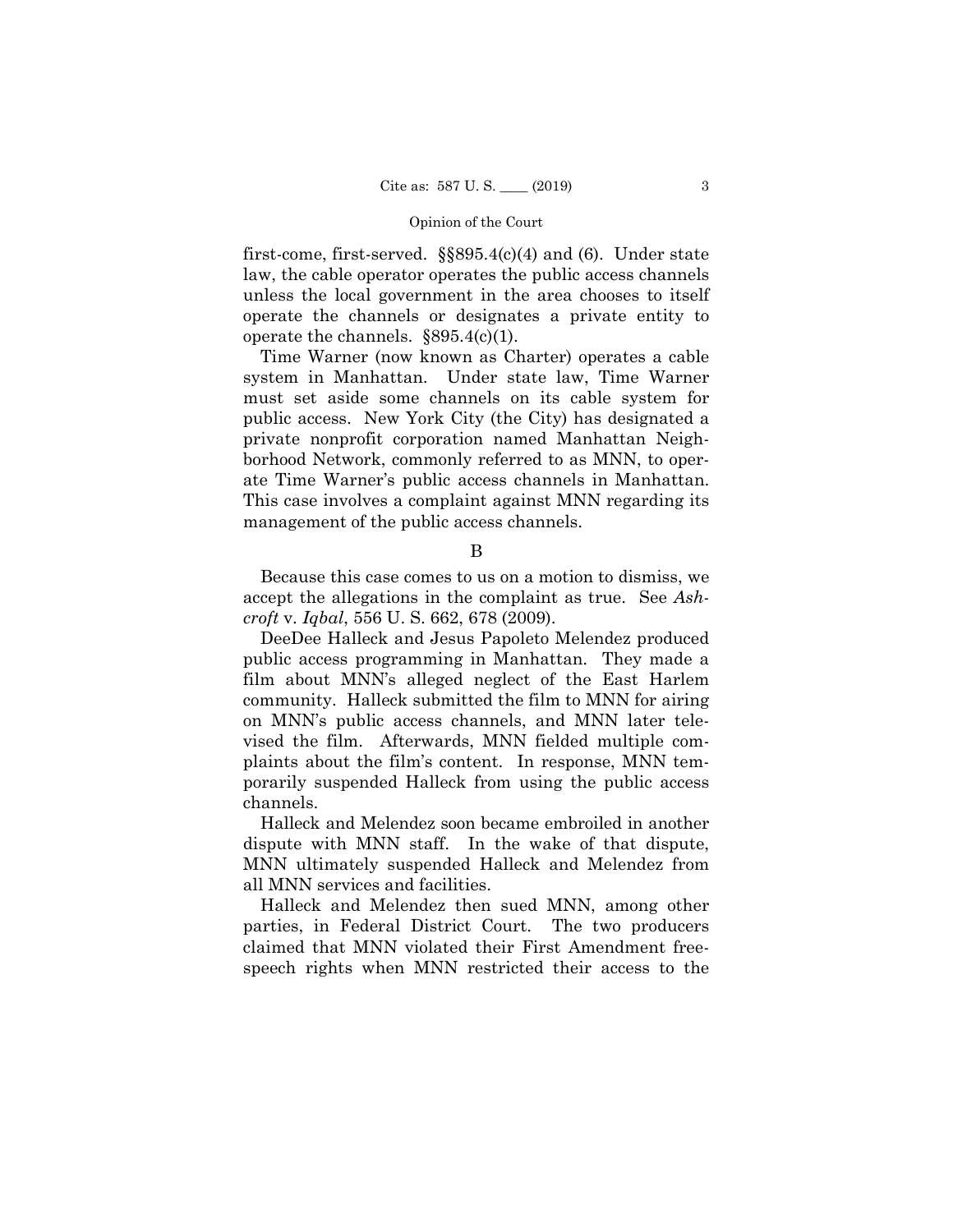public access channels because of the content of their film.

MNN moved to dismiss the producers' First Amendment claim on the ground that MNN is not a state actor and therefore is not subject to First Amendment restrictions on its editorial discretion. The District Court agreed with MNN and dismissed the producers' First Amendment claim.

The Second Circuit reversed in relevant part. 882 F. 3d 300, 308 (2018). In the majority opinion authored by Judge Newman and joined by Judge Lohier, the court stated that the public access channels in Manhattan are a public forum for purposes of the First Amendment. Reasoning that "public forums are usually operated by governments," the court concluded that MNN is a state actor subject to First Amendment constraints. *Id.*, at 306–307. Judge Lohier added a concurring opinion, explaining that MNN also qualifies as a state actor for the independent reason that "New York City delegated to MNN the traditionally public function of administering and regulating speech in the public forum of Manhattan's public access channels." *Id.,* at 309.

Judge Jacobs dissented in relevant part, opining that MNN is not a state actor. He reasoned that a private entity's operation of an open forum for speakers does not render the host entity a state actor. Judge Jacobs further stated that the operation of public access channels is not a traditional, exclusive public function.

We granted certiorari to resolve disagreement among the Courts of Appeals on the question whether private operators of public access cable channels are state actors subject to the First Amendment. 586 U.S.  $\_\_$  (2018). Compare 882 F. 3d 300 (case below), with *Wilcher* v. *Akron*, 498 F. 3d 516 (CA6 2007); and *Alliance for Community Media* v. *FCC*, 56 F. 3d 105 (CADC 1995).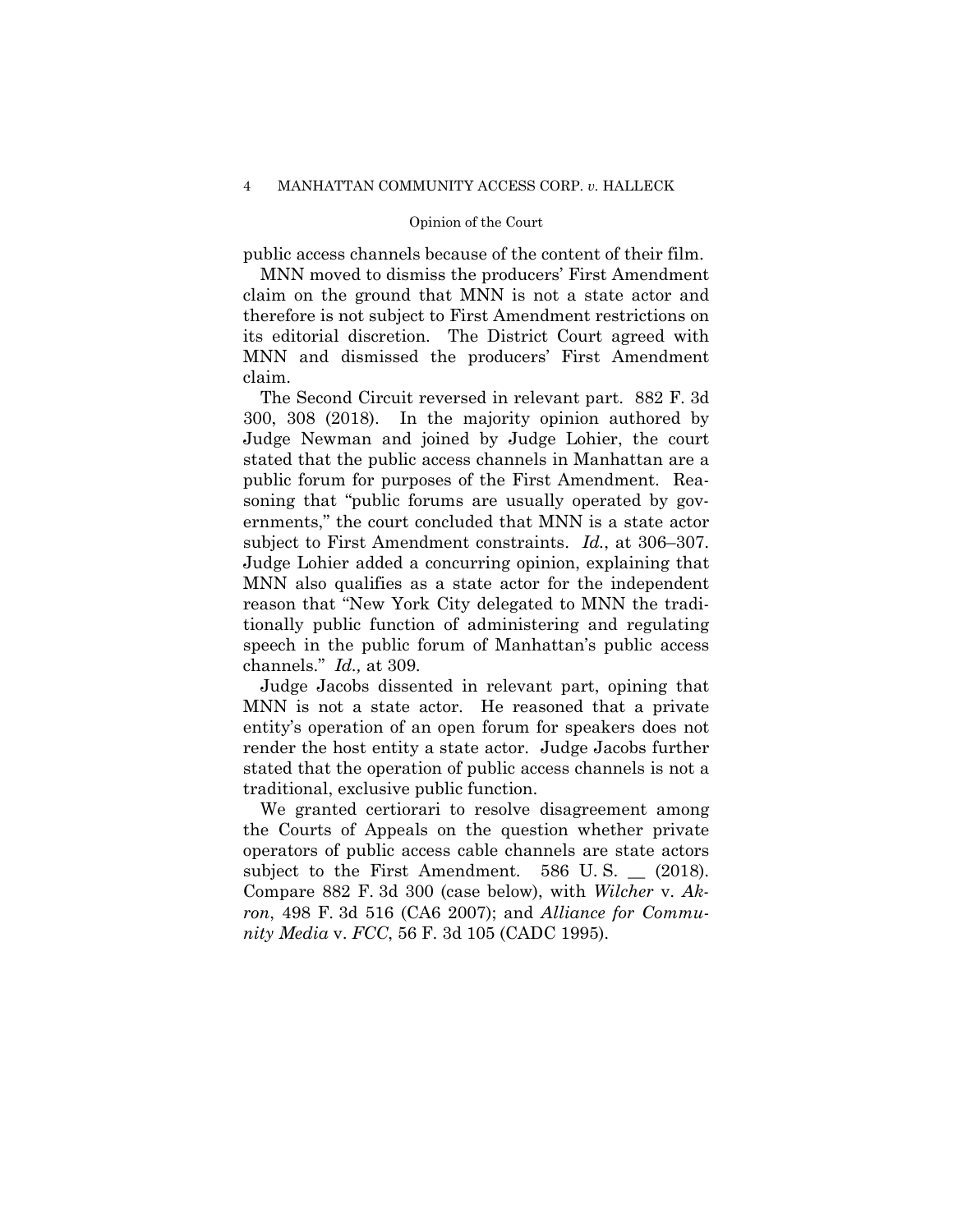#### II

Ratified in 1791, the First Amendment provides in relevant part that "Congress shall make no law . . . abridging the freedom of speech." Ratified in 1868, the Fourteenth Amendment makes the First Amendment's Free Speech Clause applicable against the States: "No State shall make or enforce any law which shall abridge the privileges or immunities of citizens of the United States; nor shall any State deprive any person of life, liberty, or property, without due process of law  $\dots$ ." §1. The text and original meaning of those Amendments, as well as this Court's longstanding precedents, establish that the Free Speech Clause prohibits only *governmental* abridgment of speech. The Free Speech Clause does not prohibit *private* abridgment of speech. See, *e.g., Denver Area Ed. Telecommunications Consortium, Inc.* v. *FCC*, 518 U. S. 727, 737 (1996) (plurality opinion); *Hurley* v. *Irish-American Gay, Lesbian and Bisexual Group of Boston, Inc.*, 515 U. S. 557, 566 (1995); *Hudgens* v. *NLRB*, 424 U. S. 507, 513 (1976); cf. *Miami Herald Publishing Co.* v. *Tornillo*, 418 U. S. 241, 256 (1974).

In accord with the text and structure of the Constitution, this Court's state-action doctrine distinguishes the government from individuals and private entities. See *Brentwood Academy* v. *Tennessee Secondary School Athletic Assn.*, 531 U. S. 288, 295–296 (2001). By enforcing that constitutional boundary between the governmental and the private, the state-action doctrine protects a robust sphere of individual liberty.

Here, the producers claim that MNN, a private entity, restricted their access to MNN's public access channels because of the content of the producers' film. The producers have advanced a First Amendment claim against MNN. The threshold problem with that First Amendment claim is a fundamental one: MNN is a private entity.

Relying on this Court's state-action precedents, the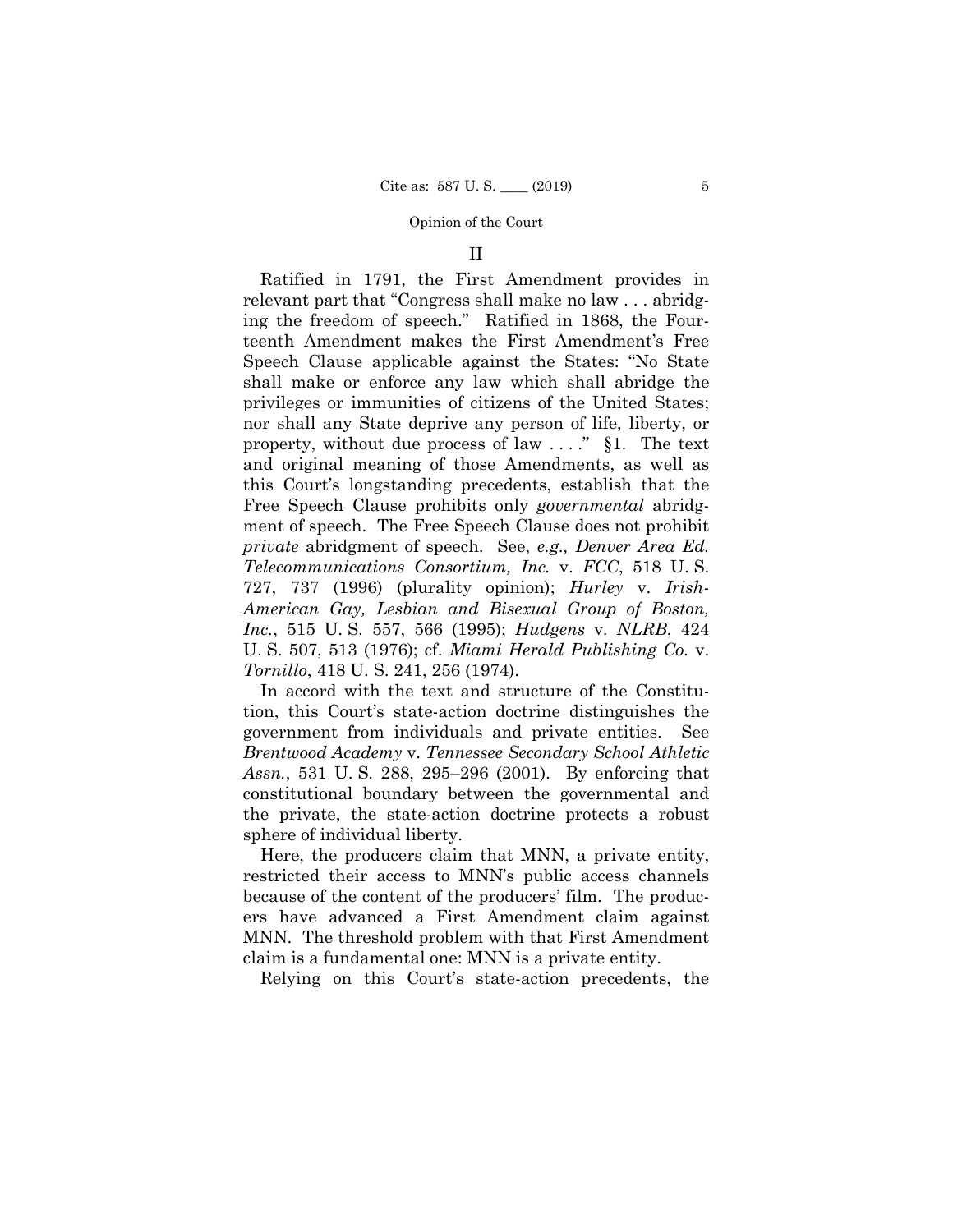producers assert that MNN is nonetheless a state actor subject to First Amendment constraints on its editorial discretion. Under this Court's cases, a private entity can qualify as a state actor in a few limited circumstances including, for example, (i) when the private entity performs a traditional, exclusive public function, see, *e.g., Jackson*, 419 U. S., at 352–354; (ii) when the government compels the private entity to take a particular action, see, *e.g., Blum* v. *Yaretsky*, 457 U. S. 991, 1004–1005 (1982); or (iii) when the government acts jointly with the private entity, see, *e.g., Lugar* v. *Edmondson Oil Co.*, 457 U. S. 922, 941–942 (1982).

The producers' primary argument here falls into the first category: The producers contend that MNN exercises a traditional, exclusive public function when it operates the public access channels on Time Warner's cable system in Manhattan. We disagree.

### A

Under the Court's cases, a private entity may qualify as a state actor when it exercises "powers traditionally exclusively reserved to the State." *Jackson*, 419 U. S., at 352. It is not enough that the federal, state, or local government exercised the function in the past, or still does. And it is not enough that the function serves the public good or the public interest in some way. Rather, to qualify as a traditional, exclusive public function within the meaning of our state-action precedents, the government must have traditionally *and* exclusively performed the function. See *Rendell-Baker* v. *Kohn*, 457 U. S. 830, 842 (1982); *Jackson*, 419 U. S., at 352–353; *Evans* v. *Newton*, 382 U. S. 296, 300 (1966).

The Court has stressed that "very few" functions fall into that category. *Flagg Bros., Inc.* v. *Brooks*, 436 U. S. 149, 158 (1978). Under the Court's cases, those functions include, for example, running elections and operating a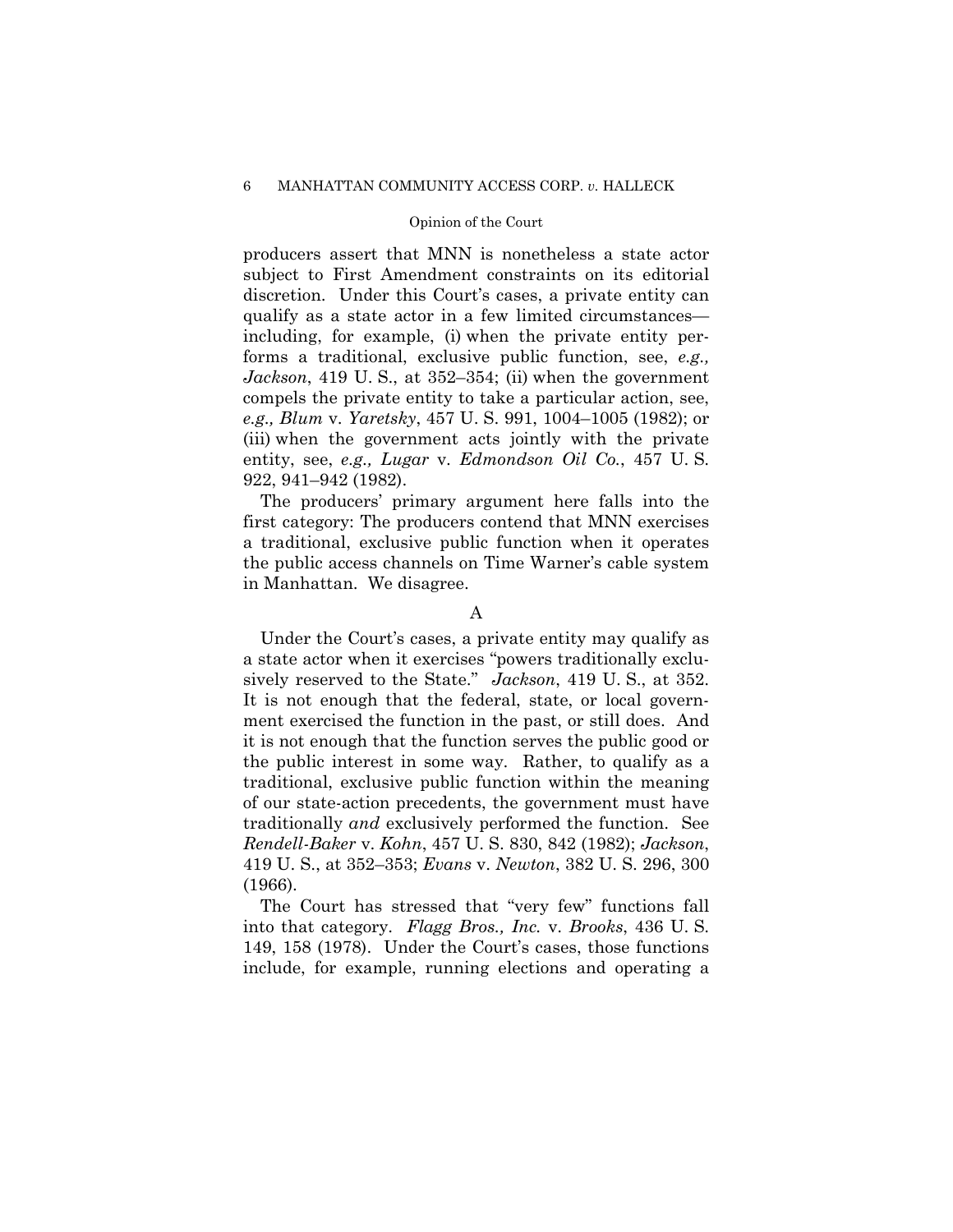company town. See *Terry* v. *Adams*, 345 U. S. 461, 468– 470 (1953) (elections); *Marsh* v. *Alabama*, 326 U. S. 501, 505–509 (1946) (company town); *Smith* v. *Allwright*, 321 U. S. 649, 662–666 (1944) (elections); *Nixon* v. *Condon*, 286 U. S. 73, 84–89 (1932) (elections).[1](#page-9-0) The Court has ruled that a variety of functions do not fall into that category, including, for example: running sports associations and leagues, administering insurance payments, operating nursing homes, providing special education, representing indigent criminal defendants, resolving private disputes, and supplying electricity. See *American Mfrs. Mut. Ins. Co.* v. *Sullivan*, 526 U. S. 40, 55–57 (1999) (insurance payments); *National Collegiate Athletic Assn.* v. *Tarkanian*, 488 U. S. 179, 197, n. 18 (1988) (college sports); *San Francisco Arts & Athletics, Inc.* v. *United States Olympic Comm.*, 483 U. S. 522, 544–545 (1987) (amateur sports); *Blum*, 457 U.S., at 1011–1012 (nursing home); *Rendell-Baker*, 457 U. S., at 842 (special education); *Polk County* v. *Dodson*, 454 U. S. 312, 318–319 (1981) (public defender); *Flagg Bros.*, 436 U. S., at 157–163 (private dispute resolution); *Jackson*, 419 U. S., at 352–354 (electric service).

The relevant function in this case is operation of public access channels on a cable system. That function has not traditionally and exclusively been performed by government.

Since the 1970s, when public access channels became a regular feature on cable systems, a variety of private and public actors have operated public access channels, includ-

<span id="page-9-0"></span><sup>1</sup>Relatedly, this Court has recognized that a private entity may, under certain circumstances, be deemed a state actor when the government has outsourced one of its constitutional obligations to a private entity. In *West* v. *Atkins*, for example, the State was constitutionally obligated to provide medical care to prison inmates. 487 U. S. 42, 56 (1988). That scenario is not present here because the government has no such obligation to operate public access channels.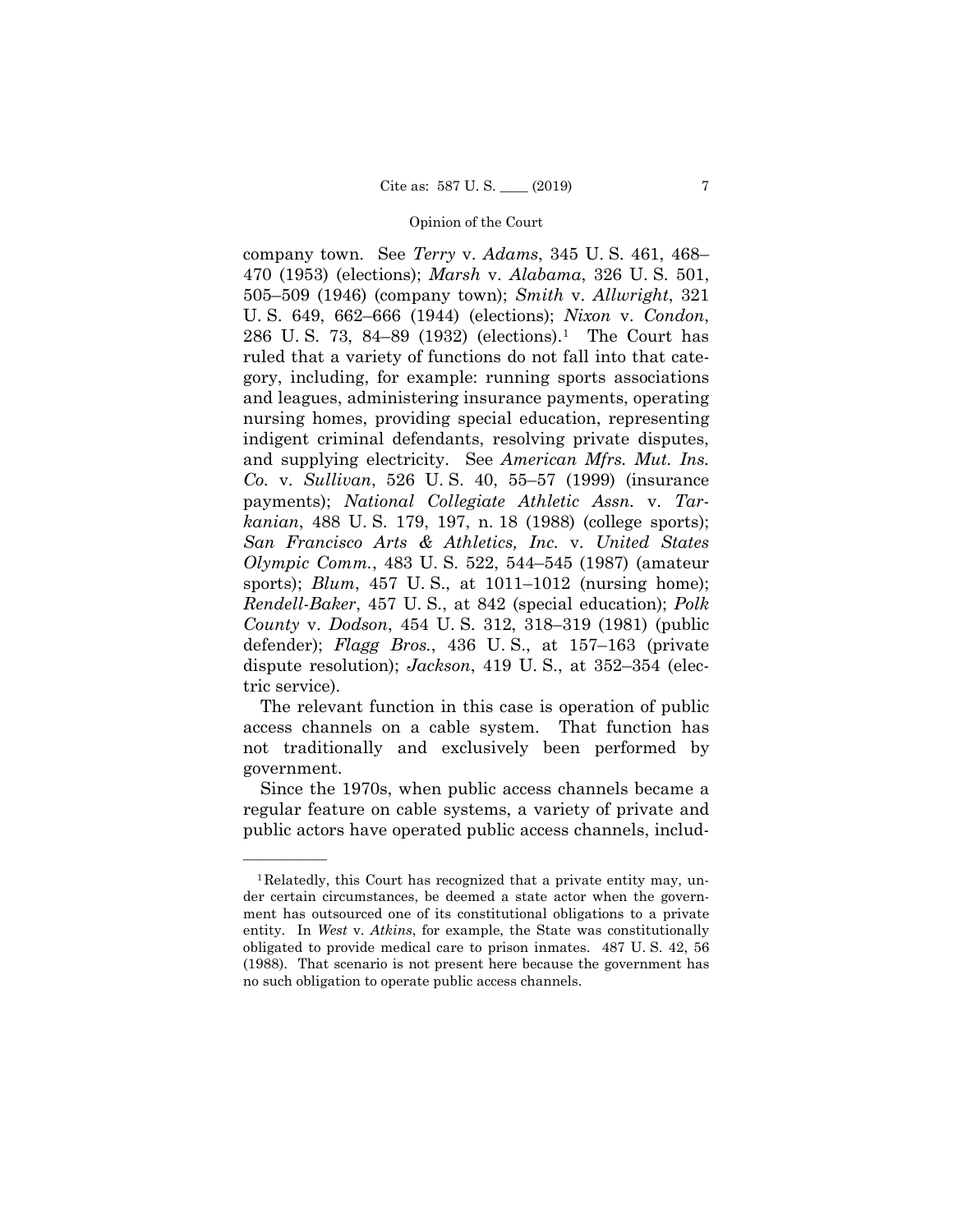ing: private cable operators; private nonprofit organizations; municipalities; and other public and private community organizations such as churches, schools, and libraries. See *Denver Area*, 518 U. S., at 761–762 (plurality opinion); R. Oringel & S. Buske, The Access Manager's Handbook: A Guide for Managing Community Television 14–17 (1987).

The history of public access channels in Manhattan further illustrates the point. In 1971, public access channels first started operating in Manhattan. See D. Brenner, M. Price, & M. Meyerson, Cable Television and Other Nonbroadcast Video §6:29, p. 6–47 (2018). Those early Manhattan public access channels were operated in large part by private cable operators, with some help from private nonprofit organizations. See G. Gillespie, Public Access Cable Television in the United States and Canada 37–38 (1975); Janes, History and Structure of Public Access Television, 39 J. Film & Video, No. 3, pp. 15–17 (1987). Those private cable operators continued to operate the public access channels until the early 1990s, when MNN (also a private entity) began to operate the public access channels.

In short, operating public access channels on a cable system is not a traditional, exclusive public function within the meaning of this Court's cases.

B

To avoid that conclusion, the producers widen the lens and contend that the relevant function here is not simply the operation of public access channels on a cable system, but rather is more generally the operation of a public forum for speech. And according to the producers, operation of a public forum for speech is a traditional, exclusive public function.

That analysis mistakenly ignores the threshold stateaction question. When the government provides a forum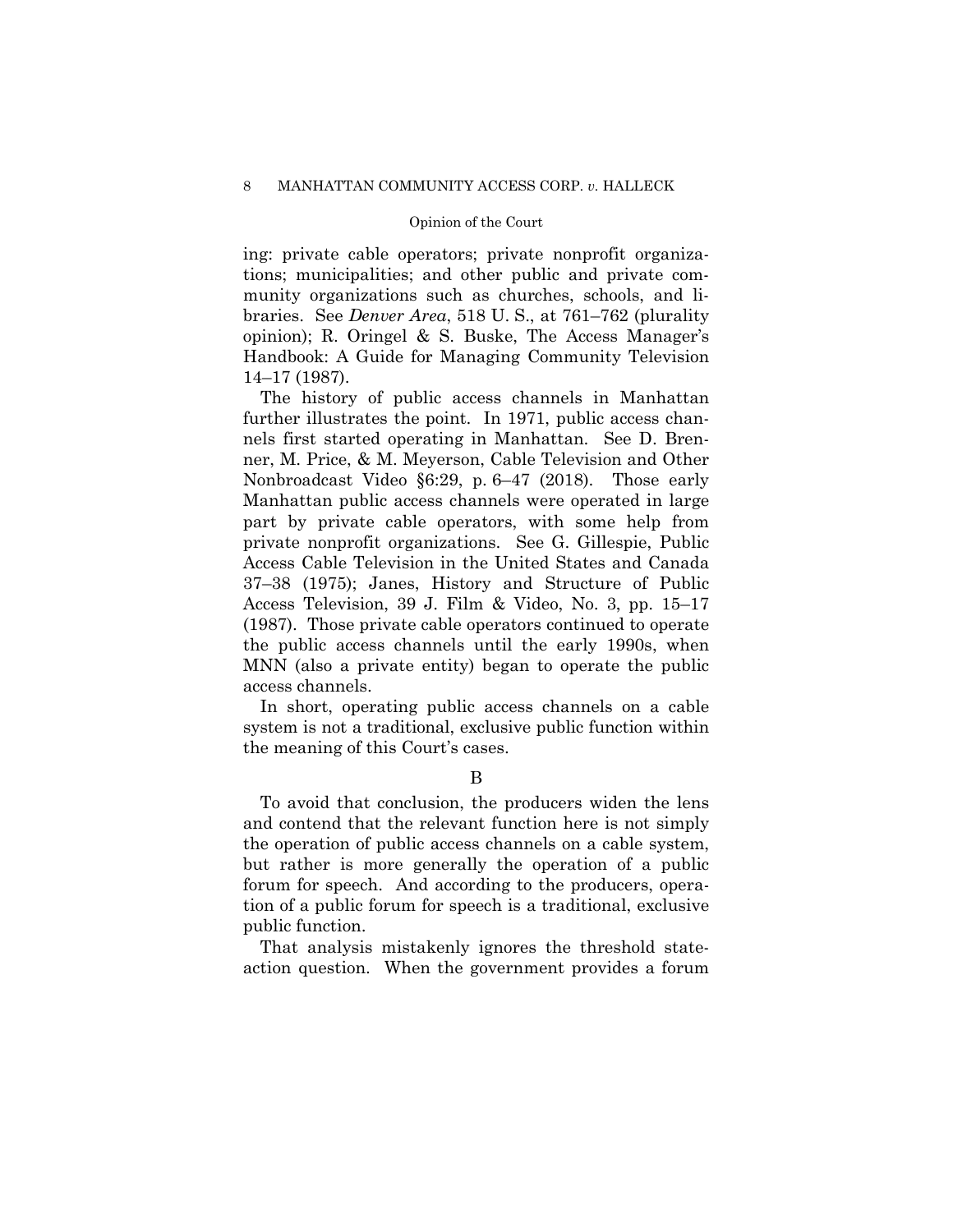for speech (known as a public forum), the government may be constrained by the First Amendment, meaning that the government ordinarily may not exclude speech or speakers from the forum on the basis of viewpoint, or sometimes even on the basis of content. See, *e.g., Southeastern Promotions, Ltd.* v. *Conrad*, 420 U. S. 546, 547, 555 (1975) (private theater leased to the city); *Police Dept. of Chicago* v. *Mosley*, 408 U. S. 92, 93, 96 (1972) (sidewalks); *Hague* v. *Committee for Industrial Organization*, 307 U. S. 496, 515–516 (1939) (streets and parks).

By contrast, when a private entity provides a forum for speech, the private entity is not ordinarily constrained by the First Amendment because the private entity is not a state actor. The private entity may thus exercise editorial discretion over the speech and speakers in the forum. This Court so ruled in its 1976 decision in *Hudgens* v. *NLRB*. There, the Court held that a shopping center owner is not a state actor subject to First Amendment requirements such as the public forum doctrine. 424 U. S., at 520–521; see also *Lloyd Corp.* v. *Tanner*, 407 U. S. 551, 569–570 (1972); *Central Hardware Co.* v. *NLRB*, 407 U. S. 539, 547 (1972); *Alliance for Community Media*, 56 F. 3d, at 121–123.

The *Hudgens* decision reflects a commonsense principle: Providing some kind of forum for speech is not an activity that only governmental entities have traditionally performed. Therefore, a private entity who provides a forum for speech is not transformed by that fact alone into a state actor. After all, private property owners and private lessees often open their property for speech. Grocery stores put up community bulletin boards. Comedy clubs host open mic nights. As Judge Jacobs persuasively explained, it "is not at all a near-exclusive function of the state to provide the forums for public expression, politics, information, or entertainment." 882 F. 3d, at 311 (opinion concurring in part and dissenting in part).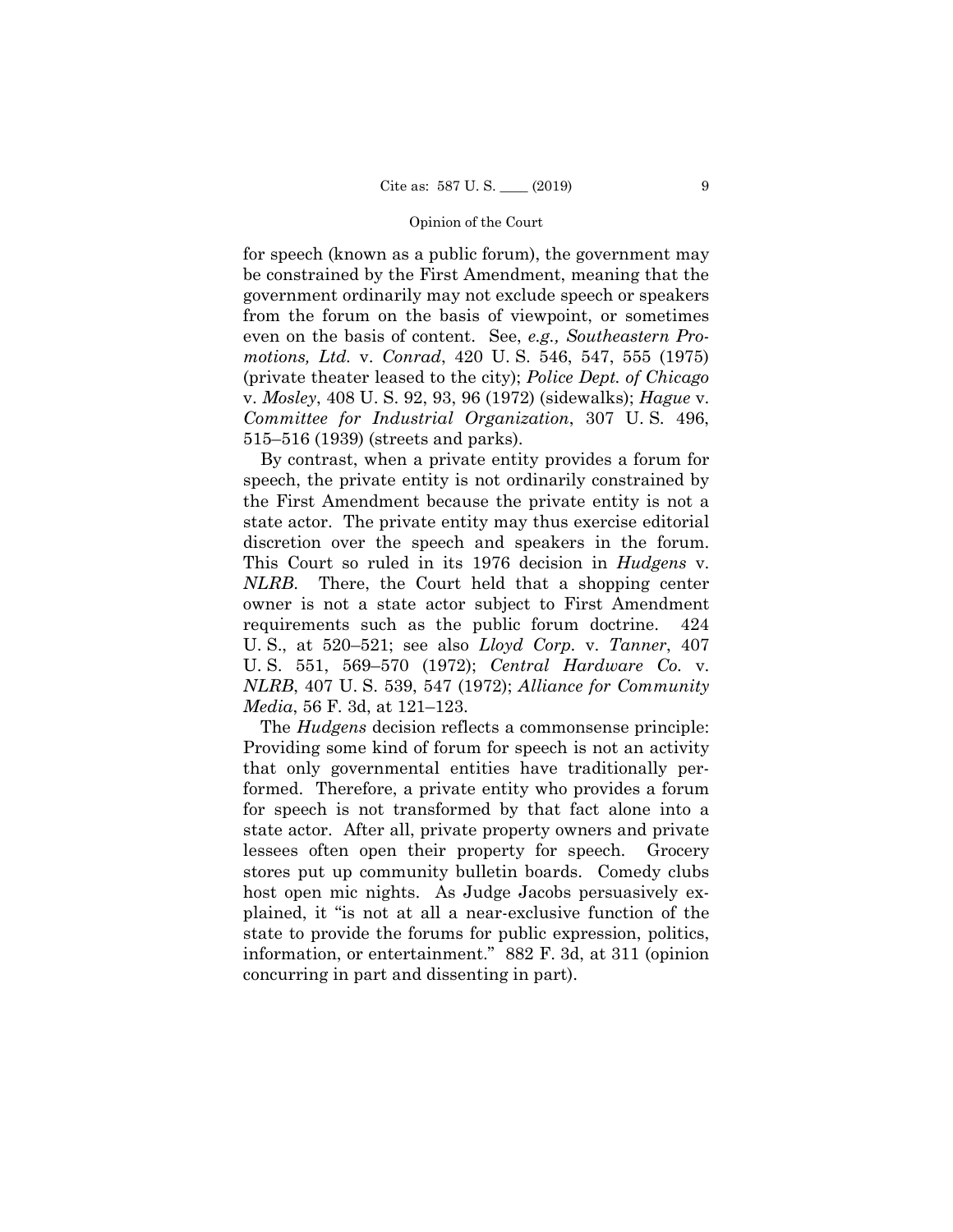In short, merely hosting speech by others is not a traditional, exclusive public function and does not alone transform private entities into state actors subject to First Amendment constraints.

If the rule were otherwise, all private property owners and private lessees who open their property for speech would be subject to First Amendment constraints and would lose the ability to exercise what they deem to be appropriate editorial discretion within that open forum. Private property owners and private lessees would face the unappetizing choice of allowing all comers or closing the platform altogether. "The Constitution by no means requires such an attenuated doctrine of dedication of private property to public use." *Hudgens*, 424 U. S., at 519 (internal quotation marks omitted). Benjamin Franklin did not have to operate his newspaper as "a stagecoach, with seats for everyone." F. Mott, American Journalism 55 (3d ed. 1962). That principle still holds true. As the Court said in *Hudgens*, to hold that private property owners providing a forum for speech are constrained by the First Amendment would be "to create a court-made law wholly disregarding the constitutional basis on which private ownership of property rests in this country." 424 U. S., at 517 (internal quotation marks omitted). The Constitution does not disable private property owners and private lessees from exercising editorial discretion over speech and speakers on their property.[2](#page-12-0)

The producers here are seeking in effect to circumvent this Court's case law, including *Hudgens*. But *Hudgens* is sound, and we therefore reaffirm our holding in that case.<sup>[3](#page-12-1)</sup>

<span id="page-12-1"></span><span id="page-12-0"></span><sup>2</sup>A distinct question not raised here is the degree to which the First Amendment *protects* private entities such as Time Warner or MNN from government legislation or regulation requiring those private entities to open their property for speech by others. Cf. *Turner Broadcasting System, Inc.* v. *FCC*, 512 U. S. 622, 636–637 (1994).

<sup>3</sup> In *Cornelius* v. *NAACP Legal Defense & Educational Fund, Inc.*,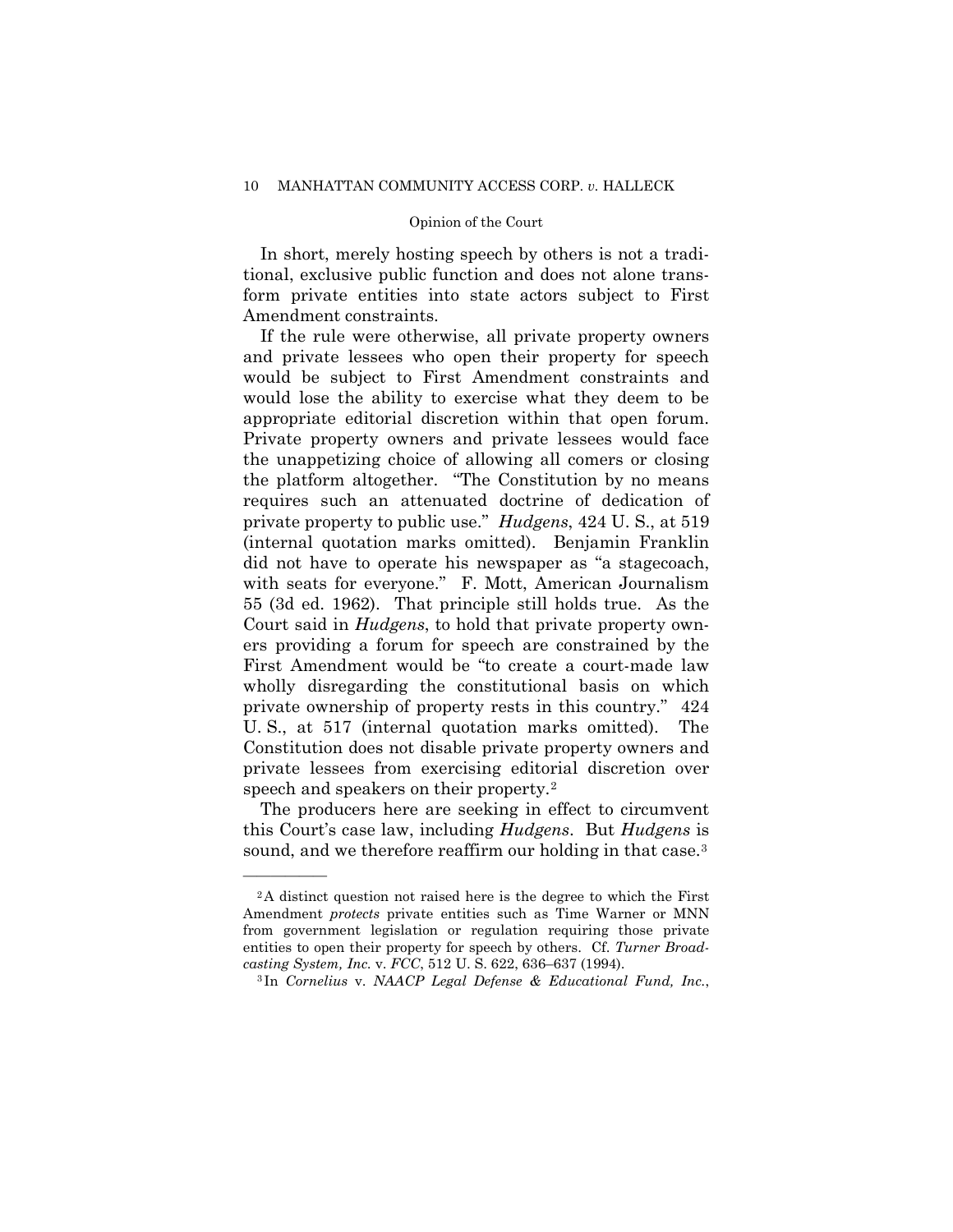#### $\mathcal{C}$

Next, the producers retort that this case differs from *Hudgens* because New York City has designated MNN to operate the public access channels on Time Warner's cable system, and because New York State heavily regulates MNN with respect to the public access channels. Under this Court's cases, however, those facts do not establish that MNN is a state actor.

New York City's designation of MNN to operate the public access channels is analogous to a government license, a government contract, or a government-granted monopoly. But as the Court has long held, the fact that the government licenses, contracts with, or grants a monopoly to a private entity does not convert the private entity into a state actor—unless the private entity is performing a traditional, exclusive public function. See, *e.g., San Francisco Arts & Athletics*, 483 U. S., at 543–544 (exclusive-use rights and corporate charters); *Blum*, 457 U. S., at 1011 (licenses); *Rendell-Baker*, 457 U. S., at 840– 841 (contracts); *Polk County*, 454 U. S., at 319, n. 9, and 320–322 (law licenses); *Jackson*, 419 U. S., at 351–352 (electric monopolies); *Columbia Broadcasting System, Inc.* v. *Democratic National Committee*, 412 U. S. 94, 120–121 (1973) (broadcast licenses); *Moose Lodge No. 107* v. *Irvis*, 407 U. S. 163, 176–177 (1972) (liquor licenses); cf. *Trustees* 

this Court said in passing dicta that "a speaker must seek access to public property or to private property dedicated to public use to evoke First Amendment concerns." 473 U. S. 788, 801 (1985). But *Cornelius* dealt with government-owned property. As JUSTICE THOMAS explained in *Denver Area Educational Telecommunications Consortium, Inc.* v. *FCC*, the Court's admittedly imprecise and overbroad phrase in *Cornelius* is not consistent with this Court's case law and should not be read to suggest that private property owners or private lessees are subject to First Amendment constraints whenever they dedicate their private property to public use or otherwise open their property for speech. 518 U. S. 727, 827–828 (1996) (opinion concurring in judgment in part and dissenting in part).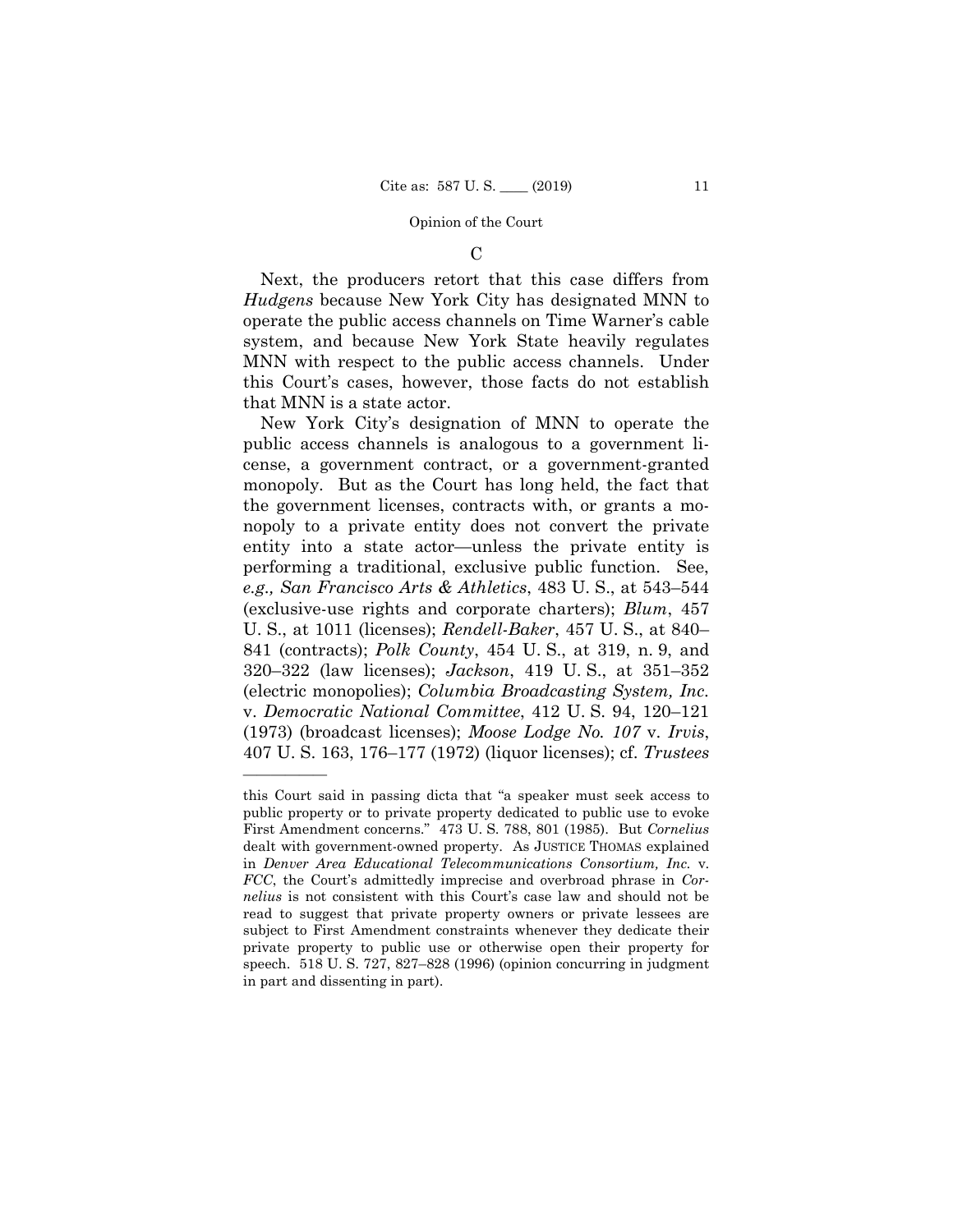*of Dartmouth College* v. *Woodward*, 4 Wheat. 518, 638–639 (1819) (corporate charters). The same principle applies if the government funds or subsidizes a private entity. See *Blum*, 457 U. S., at 1011; *Rendell*-*Baker*, 457 U. S., at 840.

Numerous private entities in America obtain government licenses, government contracts, or governmentgranted monopolies. If those facts sufficed to transform a private entity into a state actor, a large swath of private entities in America would suddenly be turned into state actors and be subject to a variety of constitutional constraints on their activities. As this Court's many stateaction cases amply demonstrate, that is not the law. Here, therefore, the City's designation of MNN to operate the public access channels on Time Warner's cable system does not make MNN a state actor.

So, too, New York State's extensive regulation of MNN's operation of the public access channels does not make MNN a state actor. Under the State's regulations, air time on the public access channels must be free, and programming must be aired on a first-come, first-served basis. Those regulations restrict MNN's editorial discretion and in effect require MNN to operate almost like a common carrier. But under this Court's cases, those restrictions do not render MNN a state actor.

In *Jackson* v. *Metropolitan Edison Co.*, the leading case on point, the Court stated that the "fact that a business is subject to state regulation does not by itself convert its action into that of the State." 419 U. S., at 350. In that case, the Court held that "a heavily regulated, privately owned utility, enjoying at least a partial monopoly in the providing of electrical service within its territory," was not a state actor. *Id.*, at 358. The Court explained that the "mere existence" of a "regulatory scheme"—even if "extensive and detailed"—did not render the utility a state actor. *Id.,* at 350, and n. 7. Nor did it matter whether the State had authorized the utility to provide electric service to the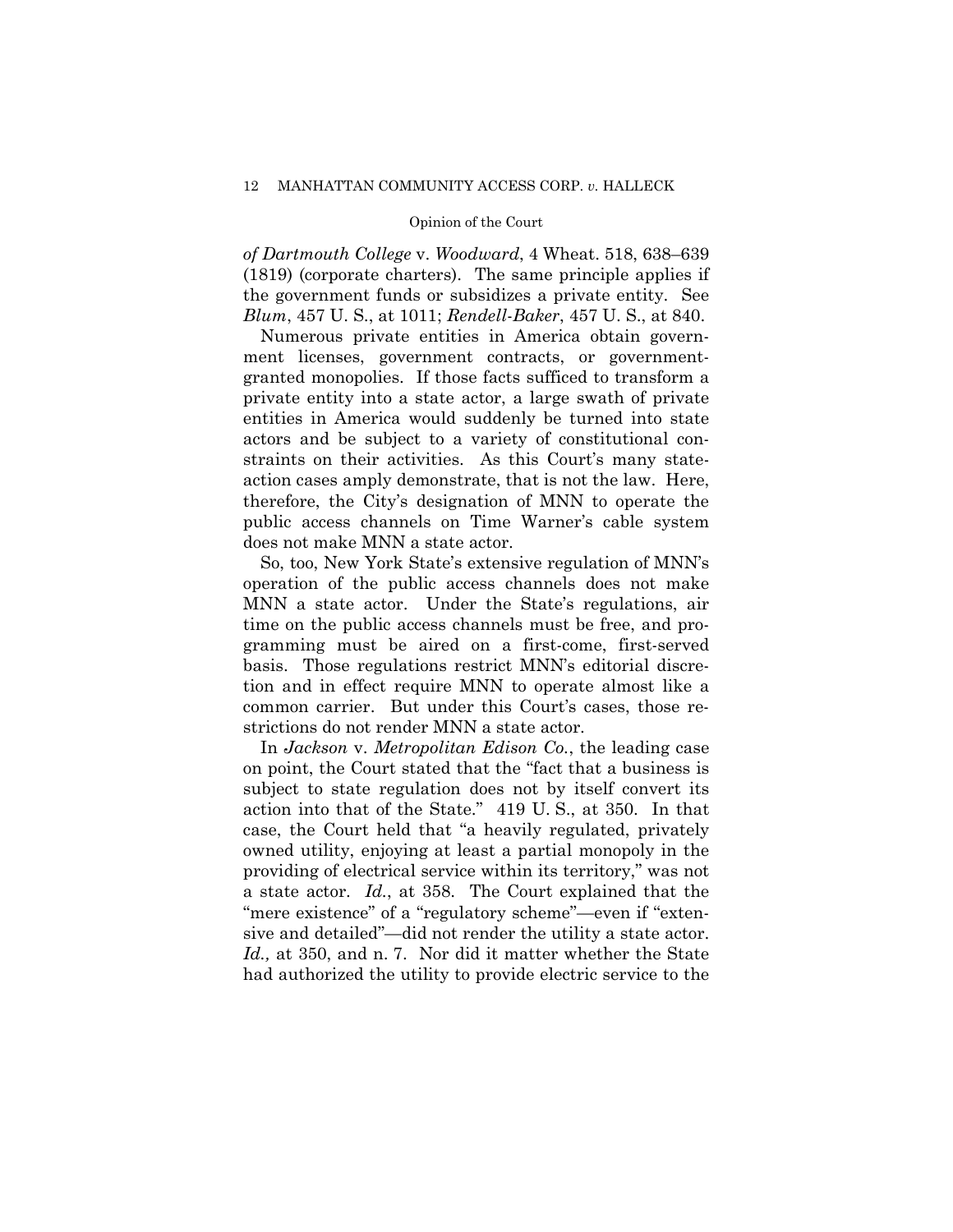community, or whether the utility was the only entity providing electric service to much of that community.

This case closely parallels *Jackson*. Like the electric utility in *Jackson*, MNN is "a heavily regulated, privately owned" entity. *Id.,* at 358. As in *Jackson*, the regulations do not transform the regulated private entity into a state actor.

Put simply, being regulated by the State does not make one a state actor. See *Sullivan*, 526 U. S., at 52; *Blum*, 457 U. S., at 1004; *Rendell-Baker*, 457 U. S., at 841–842; *Jackson*, 419 U. S., at 350; *Moose Lodge*, 407 U. S., at 176– 177. As the Court's cases have explained, the "being heavily regulated makes you a state actor" theory of state action is entirely circular and would significantly endanger individual liberty and private enterprise. The theory would be especially problematic in the speech context, because it could eviscerate certain private entities' rights to exercise editorial control over speech and speakers on their properties or platforms. Not surprisingly, as JUSTICE THOMAS has pointed out, this Court has "never even hinted that regulatory control, and particularly direct regulatory control over a private entity's First Amendment speech rights," could justify subjecting the regulated private entity to the constraints of the First Amendment. *Denver Area*, 518 U. S., at 829 (opinion concurring in judgment in part and dissenting in part).

In sum, we conclude that MNN is not subject to First Amendment constraints on how it exercises its editorial discretion with respect to the public access channels. To be sure, MNN is subject to state-law constraints on its editorial discretion (assuming those state laws do not violate a federal statute or the Constitution). If MNN violates those state laws, or violates any applicable contracts, MNN could perhaps face state-law sanctions or liability of some kind. We of course take no position on any potential state-law questions. We simply conclude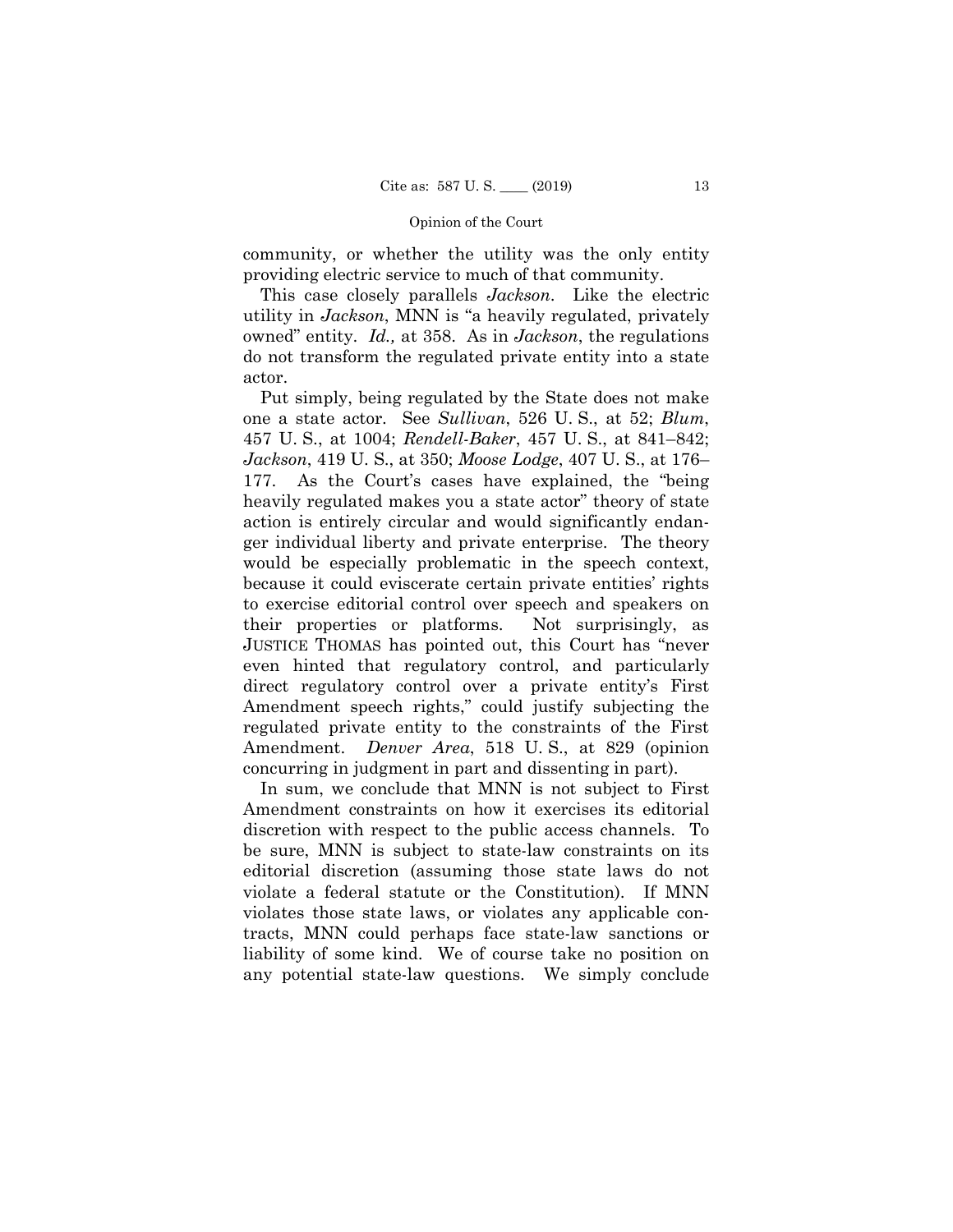that MNN, as a private actor, is not subject to First Amendment constraints on how it exercises editorial discretion over the speech and speakers on its public access channels.

## III

Perhaps recognizing the problem with their argument that MNN is a state actor under ordinary state-action principles applicable to private entities and private property, the producers alternatively contend that the public access channels are actually the property of New York City, not the property of Time Warner or MNN. On this theory, the producers say (and the dissent agrees) that MNN is in essence simply managing government property on behalf of New York City.

The short answer to that argument is that the public access channels are not the property of New York City. Nothing in the record here suggests that a government (federal, state, or city) owns or leases either the cable system or the public access channels at issue here. Both Time Warner and MNN are private entities. Time Warner is the cable operator, and it owns its cable network, which contains the public access channels. MNN operates those public access channels with its own facilities and equipment. The City does not own or lease the public access channels, and the City does not possess a formal easement or other property interest in those channels. The franchise agreements between the City and Time Warner do not say that the City has any property interest in the public access channels. On the contrary, the franchise agreements expressly place the public access channels "under the jurisdiction" of MNN. App. 22. Moreover, the producers did not allege in their complaint that the City has a property interest in the channels. And the producers have not cited any basis in state law for such a conclusion. Put simply, the City does not have "any formal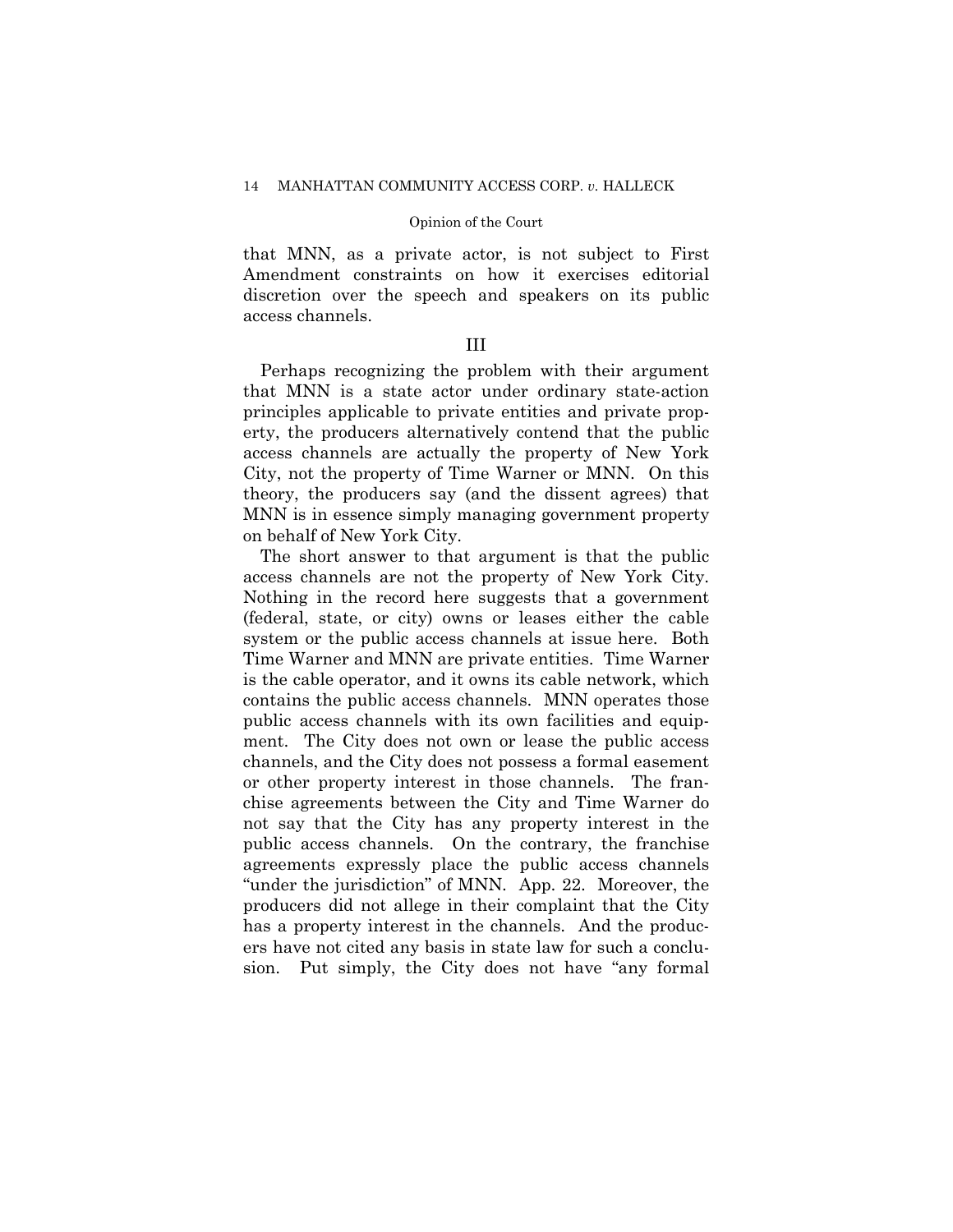easement or other property interest in those channels." *Denver Area*, 518 U. S., at 828 (opinion of THOMAS, J.).

It does not matter that a provision in the franchise agreements between the City and Time Warner allowed the City to designate a private entity to operate the public access channels on Time Warner's cable system. Time Warner still owns the cable system. And MNN still operates the public access channels. To reiterate, nothing in the franchise agreements suggests that the City possesses any property interest in Time Warner's cable system, or in the public access channels on that system.

It is true that the City has allowed the cable operator, Time Warner, to lay cable along public rights-of-way in the City. But Time Warner's access to public rights-ofway does not alter the state-action analysis. For Time Warner, as for other cable operators, access to public rights-of-way is essential to lay cable and construct a physical cable infrastructure. See *Turner Broadcasting System, Inc.* v. *FCC*, 512 U. S. 622, 628 (1994). But the same is true for utility providers, such as the electric utility in *Jackson*. Put simply, a private entity's permission from government to use public rights-of-way does not render that private entity a state actor.

Having said all that, our point here should not be read too broadly. Under the laws in certain States, including New York, a local government may decide to itself operate the public access channels on a local cable system (as many local governments in New York State and around the country already do), or could take appropriate steps to obtain a property interest in the public access channels. Depending on the circumstances, the First Amendment might then constrain the local government's operation of the public access channels. We decide only the case before us in light of the record before us.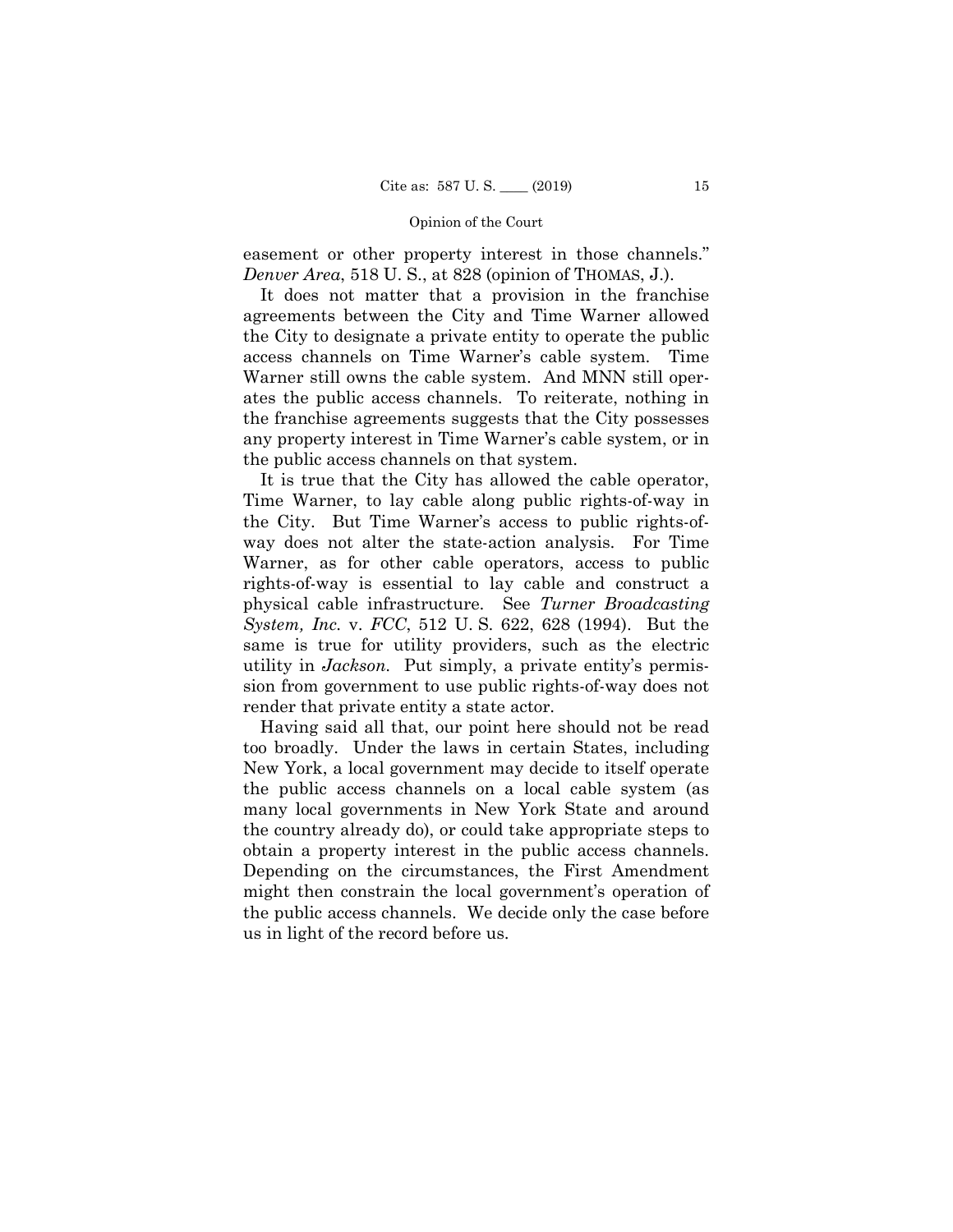\* \* \*

It is sometimes said that the bigger the government, the smaller the individual. Consistent with the text of the Constitution, the state-action doctrine enforces a critical boundary between the government and the individual, and thereby protects a robust sphere of individual liberty. Expanding the state-action doctrine beyond its traditional boundaries would expand governmental control while restricting individual liberty and private enterprise. We decline to do so in this case.

MNN is a private entity that operates public access channels on a cable system. Operating public access channels on a cable system is not a traditional, exclusive public function. A private entity such as MNN who opens its property for speech by others is not transformed by that fact alone into a state actor. Under the text of the Constitution and our precedents, MNN is not a state actor subject to the First Amendment. We reverse in relevant part the judgment of the Second Circuit, and we remand the case for further proceedings consistent with this opinion.

*It is so ordered.*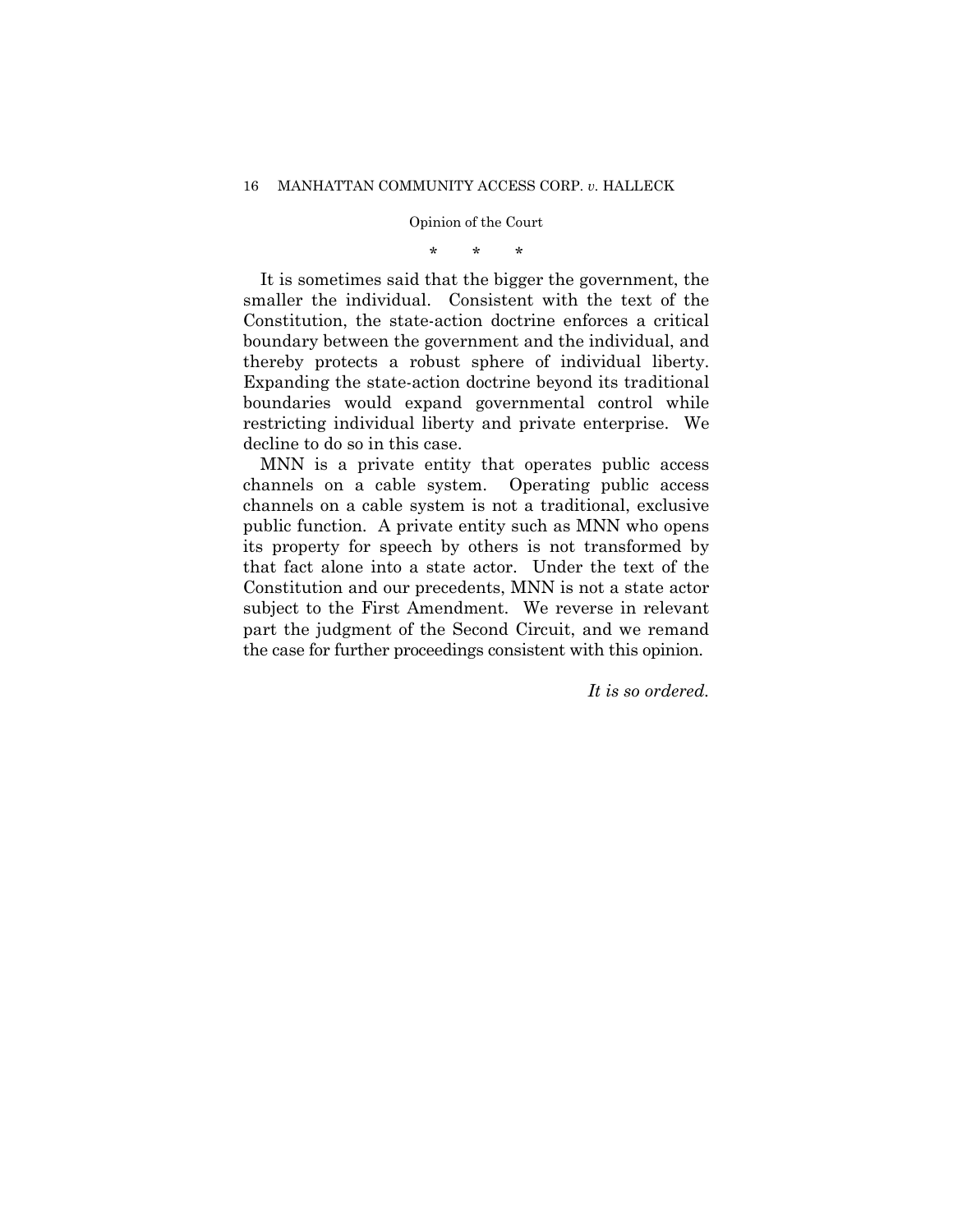## **SUPREME COURT OF THE UNITED STATES**  $\overline{\phantom{a}}$  , where  $\overline{\phantom{a}}$

#### No. 17–1702  $\overline{\phantom{a}}$  , where  $\overline{\phantom{a}}$

## MANHATTAN COMMUNITY ACCESS CORPORATION, ET AL., PETITIONERS *v.* DEEDEE HALLECK, ET AL.

## ON WRIT OF CERTIORARI TO THE UNITED STATES COURT OF APPEALS FOR THE SECOND CIRCUIT

[June 17, 2019]

 JUSTICE SOTOMAYOR, with whom JUSTICE GINSBURG, JUSTICE BREYER, and JUSTICE KAGAN join, dissenting.

The Court tells a very reasonable story about a case that is not before us. I write to address the one that is.

This is a case about an organization appointed by the government to administer a constitutional public forum. (It is not, as the Court suggests, about a private property owner that simply opened up its property to others.) New York City (the City) secured a property interest in publicaccess television channels when it granted a cable franchise to a cable company. State regulations require those public-access channels to be made open to the public on terms that render them a public forum. The City contracted out the administration of that forum to a private organization, petitioner Manhattan Community Access Corporation (MNN). By accepting that agency relationship, MNN stepped into the City's shoes and thus qualifies as a state actor, subject to the First Amendment like any other.

## I A

A cable-television franchise is, essentially, a license to create a system for distributing cable TV in a certain area. It is a valuable right, usually conferred on a private com-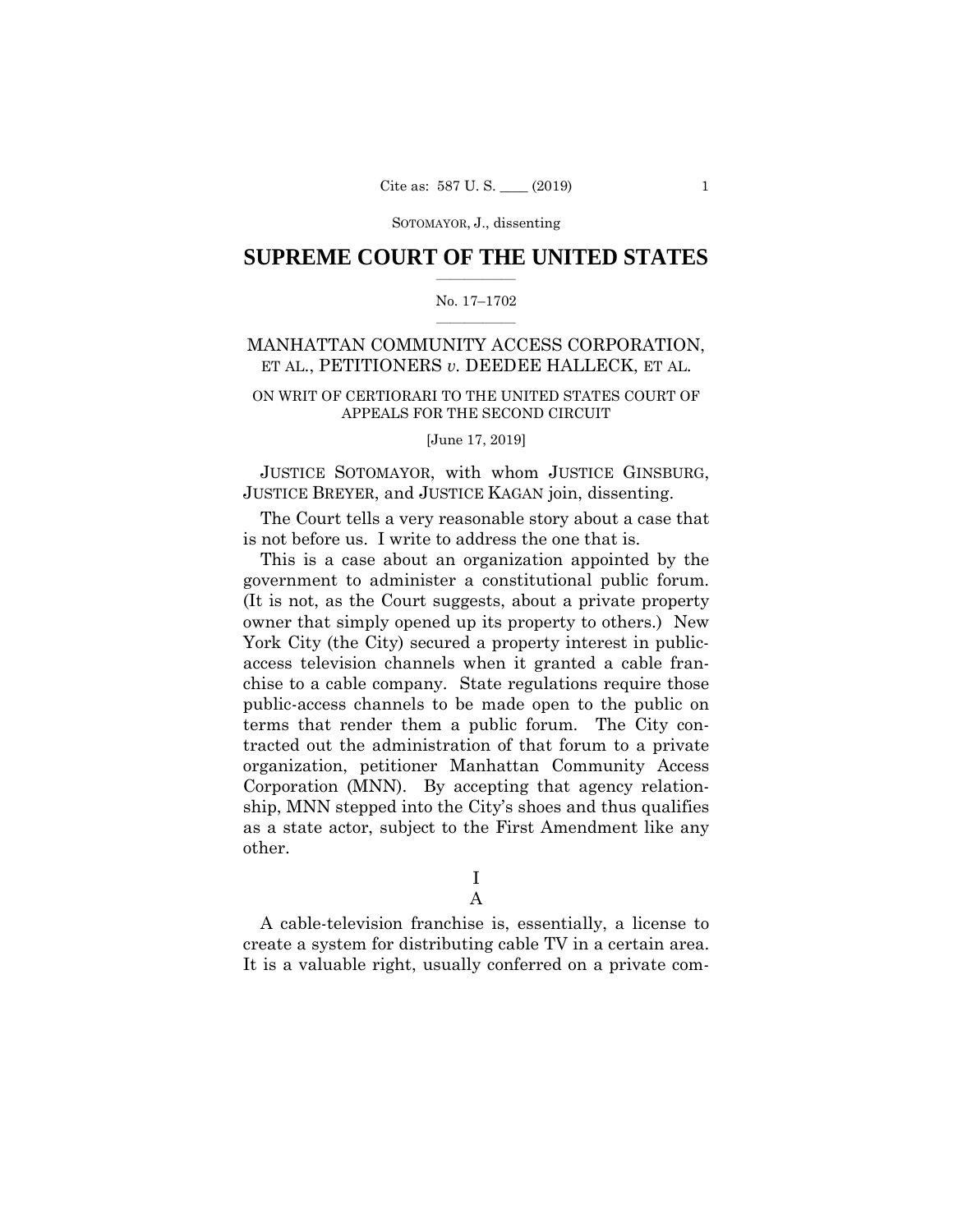pany by a local government. See 47 U. S. C. §§522(9)–(10), 541(a)(2), (b)(1); *Turner Broadcasting System*, *Inc.* v. *FCC*, 512 U. S. 622, 628 (1994). A private company cannot enter a local cable market without one. §541(b)(1).

Cable companies transmit content through wires that stretch "between a transmission facility and the television sets of individual subscribers." *Id.*, at 627–628. Creating this network of wires is a disruptive undertaking that "entails the use of public rights-of-way and easements." *Id.*, at 628.

New York State authorizes municipalities to grant cable franchises to cable companies of a certain size only if those companies agree to set aside at least one public access channel. 16 N.Y. Codes, Rules & Regs.  $\S$ §895.1(f),  $895.4(b)(1)$   $(2016)$ . New York then requires that those public-access channels be open to all comers on "a firstcome, first-served, nondiscriminatory basis." §895.4(c)(4). Likewise, the State prohibits both cable franchisees and local governments from "exercis[ing] any editorial control" over the channels, aside from regulating obscenity and other unprotected content. §§895.4(c)(8)–(9).

## B

Years ago, New York City (no longer a party to this suit) and Time Warner Entertainment Company (never a party to this suit) entered into a cable-franchise agreement. App. 22. Time Warner received a cable franchise; the City received public-access channels. The agreement also provided that the public-access channels would be operated by an independent, nonprofit corporation chosen by the Manhattan borough president. But the City, as the practice of other New York municipalities confirms, could have instead chosen to run the channels itself. See §895.4(c)(1); Brief for Respondents 35 (citing examples).

MNN is the independent nonprofit that the borough president appointed to run the channels; indeed, MNN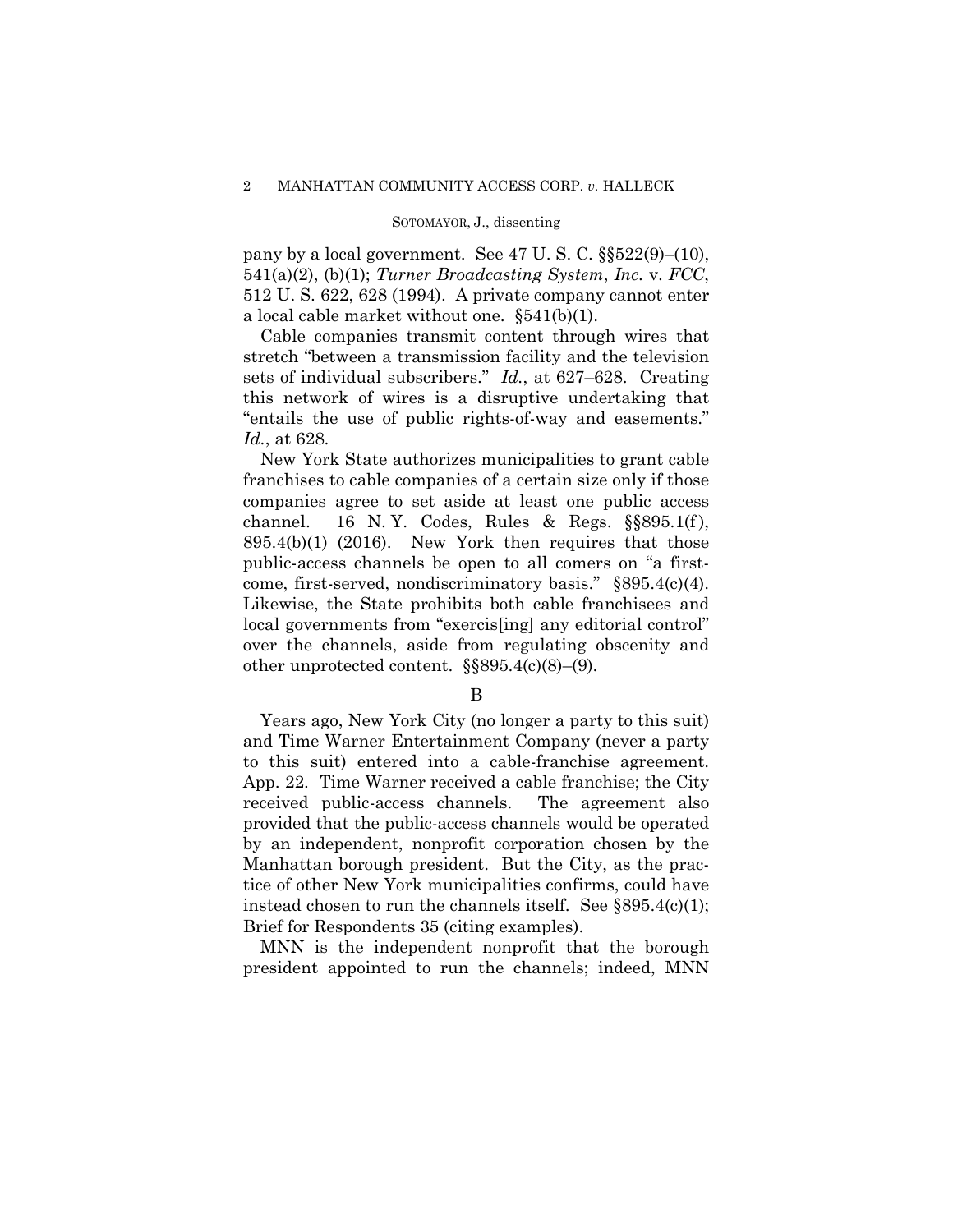appears to have been incorporated in 1991 for that precise purpose, with seven initial board members selected by the borough president (though only two thus selected today). See App. 23; Brief for Respondents 7, n. 1. The City arranged for MNN to receive startup capital from Time Warner and to be funded through franchise fees from Time Warner and other Manhattan cable franchisees. App. 23; Brief for New York County Lawyers Association (NYCLA) as *Amicus Curiae* 27; see also App. to Brief for Respondents 19a. As the borough president announced upon MNN's formation in 1991, MNN's "central charge is to administer and manage all the public access channels of the cable television systems in Manhattan." App. to Brief for NYCLA as *Amicus Curiae* 1.

As relevant here, respondents DeeDee Halleck and Jesus Papoleto Melendez sued MNN in U. S. District Court for the Southern District of New York under 42 U. S. C. §1983. They alleged that the public-access channels, "[r]equired by state regulation and [the] local franchise agreements," are "a designated public forum of unlimited character"; that the City had "delegated control of that public forum to MNN"; and that MNN had, in turn, engaged in viewpoint discrimination in violation of respondents' First Amendment rights. App. 39.

The District Court dismissed respondents' First Amendment claim against MNN. The U. S. Court of Appeals for the Second Circuit reversed that dismissal, concluding that the public-access channels "are public forums and that [MNN's] employees were sufficiently alleged to be state actors taking action barred by the First Amendment." 882 F. 3d 300, 301–302 (2018). Because the case before us arises from a motion to dismiss, respondents' factual allegations must be accepted as true. *Hernandez* v. *Mesa*, 582 U. S. \_\_\_, \_\_\_ (2017) (*per curiam*)  $(slip$  op., at 1).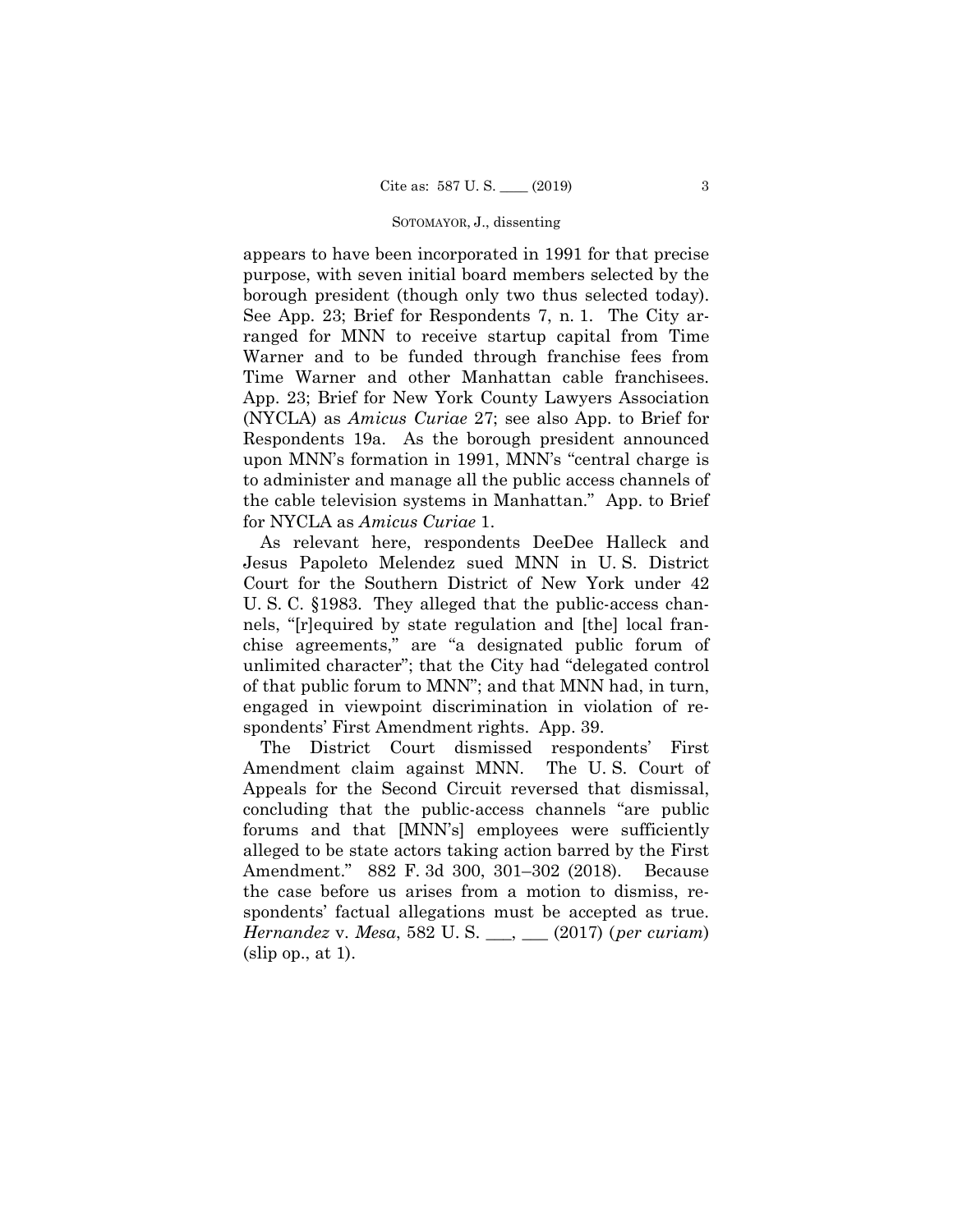### II

I would affirm the judgment below. The channels are clearly a public forum: The City has a property interest in them, and New York regulations require that access to those channels be kept open to all. And because the City (1) had a duty to provide that public forum once it granted a cable franchise and (2) had a duty to abide by the First Amendment once it provided that forum, those obligations did not evaporate when the City delegated the administration of that forum to a private entity. Just as the City would have been subject to the First Amendment had it chosen to run the forum itself, MNN assumed the same responsibility when it accepted the delegation.

A

When a person alleges a violation of the right to free speech, courts generally must consider not only what was said but also in what context it was said.

On the one hand, there are "public forums," or settings that the government has opened in some way for speech by the public (or some subset of it). The Court's precedents subdivide this broader category into various subcategories, with the level of leeway for government regulation of speech varying accordingly. See *Minnesota Voters Alliance* v. *Mansky*, 585 U. S. \_\_\_, \_\_\_ (2018) (slip op., at 7). Compare *Frisby* v. *Schultz*, 487 U. S. 474, 480 (1988) (streets and public parks, traditional public forums), with *Southeastern Promotions, Ltd.* v. *Conrad*, 420 U. S. 546, 555 (1975) (city-leased theater, designated public forum), with *Christian Legal Soc. Chapter of Univ. of Cal., Hastings College of Law* v. *Martinez*, 561 U. S. 661, 669, 679, and n. 12 (2010) (program for registered student organizations, limited public forum). But while many cases turn on which type of "forum" is implicated, the important point here is that viewpoint discrimination is impermissible in them all. See *Good News Club* v. *Milford Central*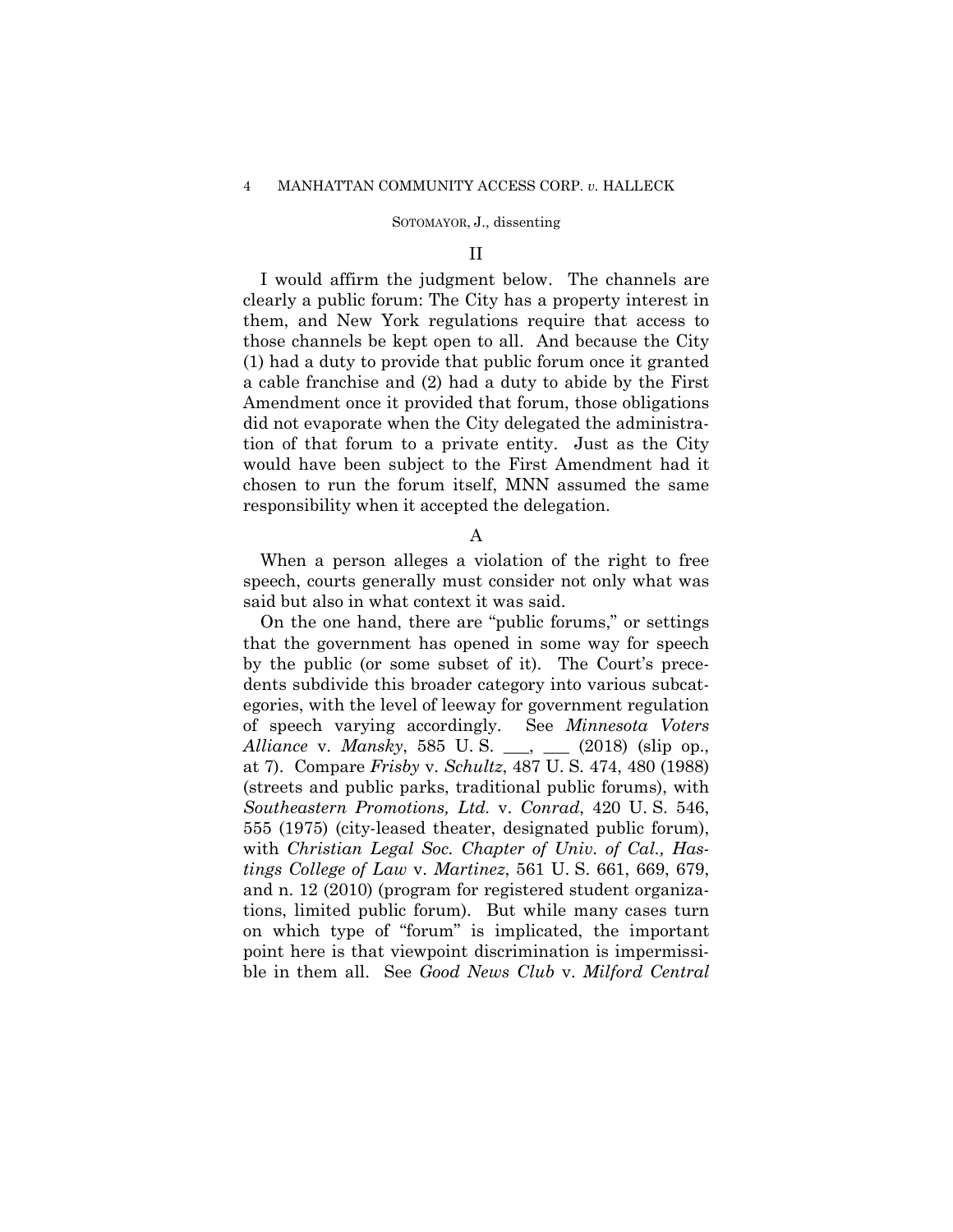*School*, 533 U. S. 98, 106 (2001).

——————

On the other hand, there are contexts that do not fall under the "forum" rubric. For one, there are contexts in which the government is simply engaging in its own speech and thus has freedom to select the views it prefers. See, *e.g.*, *Walker* v. *Texas Div.*, *Sons of Confederate Veterans*, *Inc.*, 576 U. S. \_\_\_, \_\_\_–\_\_\_ (2015) (slip op., at 6–7) (specialty license plates); *Pleasant Grove City* v. *Summum*, 555 U. S. 460, 467–469, 481 (2009) (privately donated permanent monuments in a public park).<sup>[1](#page-23-0)</sup> In addition, there are purely private spaces, where the First Amendment is (as relevant here) inapplicable. The First Amendment leaves a private store owner (or homeowner), for example, free to remove a customer (or dinner guest) for expressing unwanted views. See, *e.g.*, *Lloyd Corp.* v. *Tanner*, 407 U. S. 551, 569–570 (1972). In these settings, there is no First Amendment right against viewpoint discrimination.

Here, respondents alleged viewpoint discrimination. App. 39. So a key question in this case concerns what the Manhattan public-access channels are: a public forum of some kind, in which a claim alleging viewpoint discrimination would be cognizable, or something else, such as government speech or purely private property, where picking favored viewpoints is appropriately commonplace.[2](#page-23-1) Neither MNN nor the majority suggests that this is an in-

<span id="page-23-0"></span><sup>1</sup>That does not mean that no restrictions apply at all to the government's expression in such spaces, but it does mean that the government can pick and choose among different views. See *Walker*, 576 U. S., at \_\_\_, \_\_\_–\_\_\_ (slip op., at 6, 17–18); *Summum*, 555 U. S., at 468.

<span id="page-23-1"></span><sup>2</sup>The channels are not, of course, a physical place. Under the Court's precedents, that makes no difference: Regardless of whether something "is a forum more in a metaphysical than in a spatial or geographic sense, . . . the same principles are applicable." *Rosenberger* v. *Rector and Visitors of Univ. of Va.*, 515 U. S. 819, 830 (1995) (treating "Student Activities Fund" as the forum at issue and citing cases in which a school's mail system and a charity drive were the relevant forums).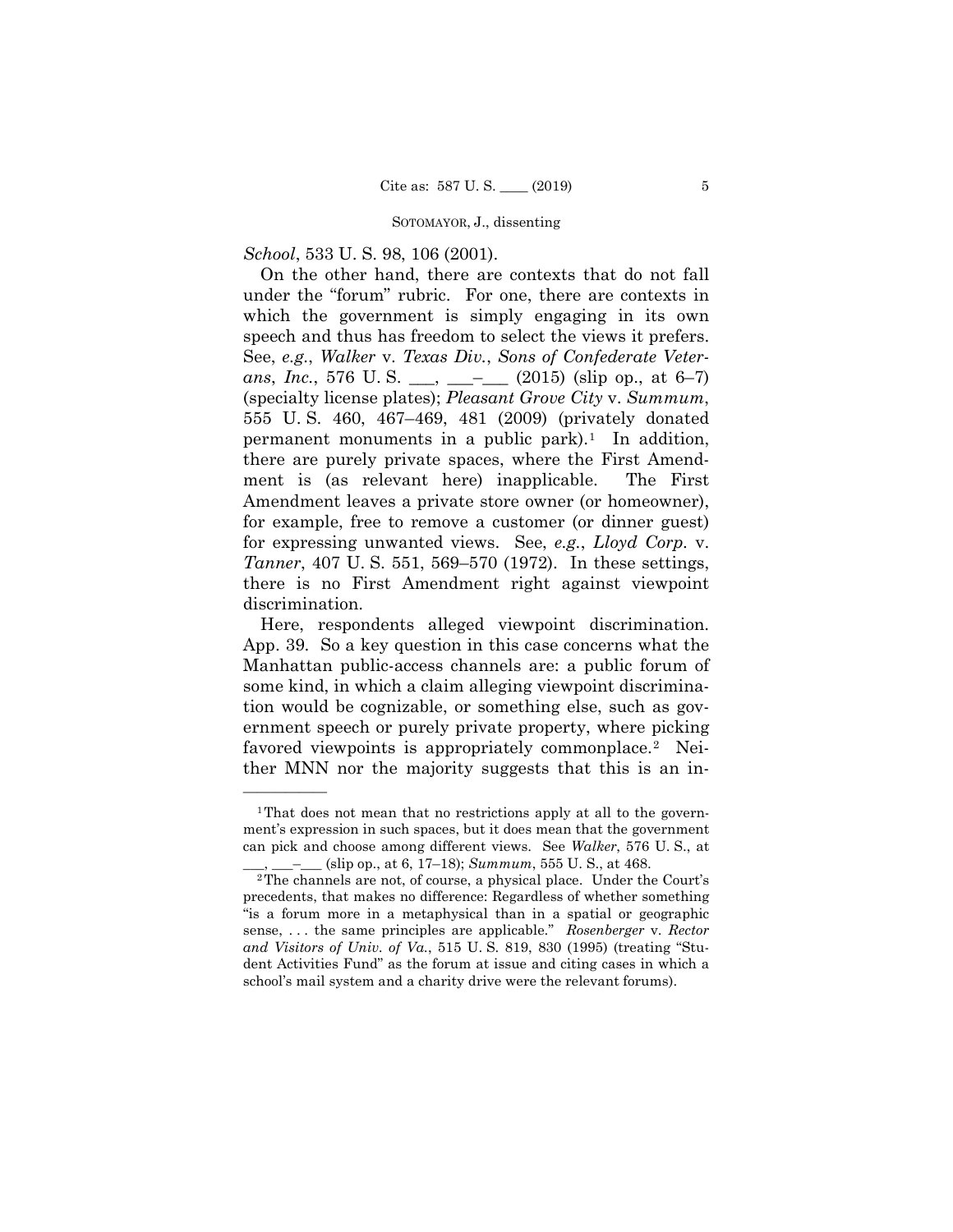stance of government speech. This case thus turns first and foremost on whether the public-access channels are or are not purely private property.[3](#page-24-0)

1

This Court has not defined precisely what kind of governmental property interest (if any) is necessary for a public forum to exist. See *Cornelius* v. *NAACP Legal Defense & Ed. Fund, Inc.*, 473 U. S. 788, 801 (1985) ("a speaker must seek access to public property or to private property dedicated to public use"). But see *ante*, at 11, n. 3 (appearing to reject the phrase "private property dedicated to public use" as "passing dicta"). I assume for the sake of argument in this case that public-forum analysis is inappropriate where the government lacks a "significant property interest consistent with the communicative purpose of the forum." *Denver Area Ed. Telecommunications Consortium, Inc.* v. *FCC*, 518 U. S. 727, 829 (1996) (THOMAS, J., concurring in judgment in part and dissenting in part).

Such an interest is present here. As described above, New York State required the City to obtain public-access channels from Time Warner in exchange for awarding a cable franchise. See *supra*, at 2. The exclusive right to use these channels (and, as necessary, Time Warner's infrastructure) qualifies as a property interest, akin at the very least to an easement.

The last time this Court considered a case centering on public-access channels, five Justices described an interest like the one here as similar to an easement. Although JUSTICE BREYER did not conclude that a public-access channel was indeed a public forum, he likened the cable

<span id="page-24-0"></span><sup>3</sup>As discussed below, it is possible that some (or even many) publicaccess channels are government speech. The channels that MNN administers, however, are clearly better thought of as a public forum given the New York regulations mandating open and equal access. See *infra*, at 9–10, and n. 7.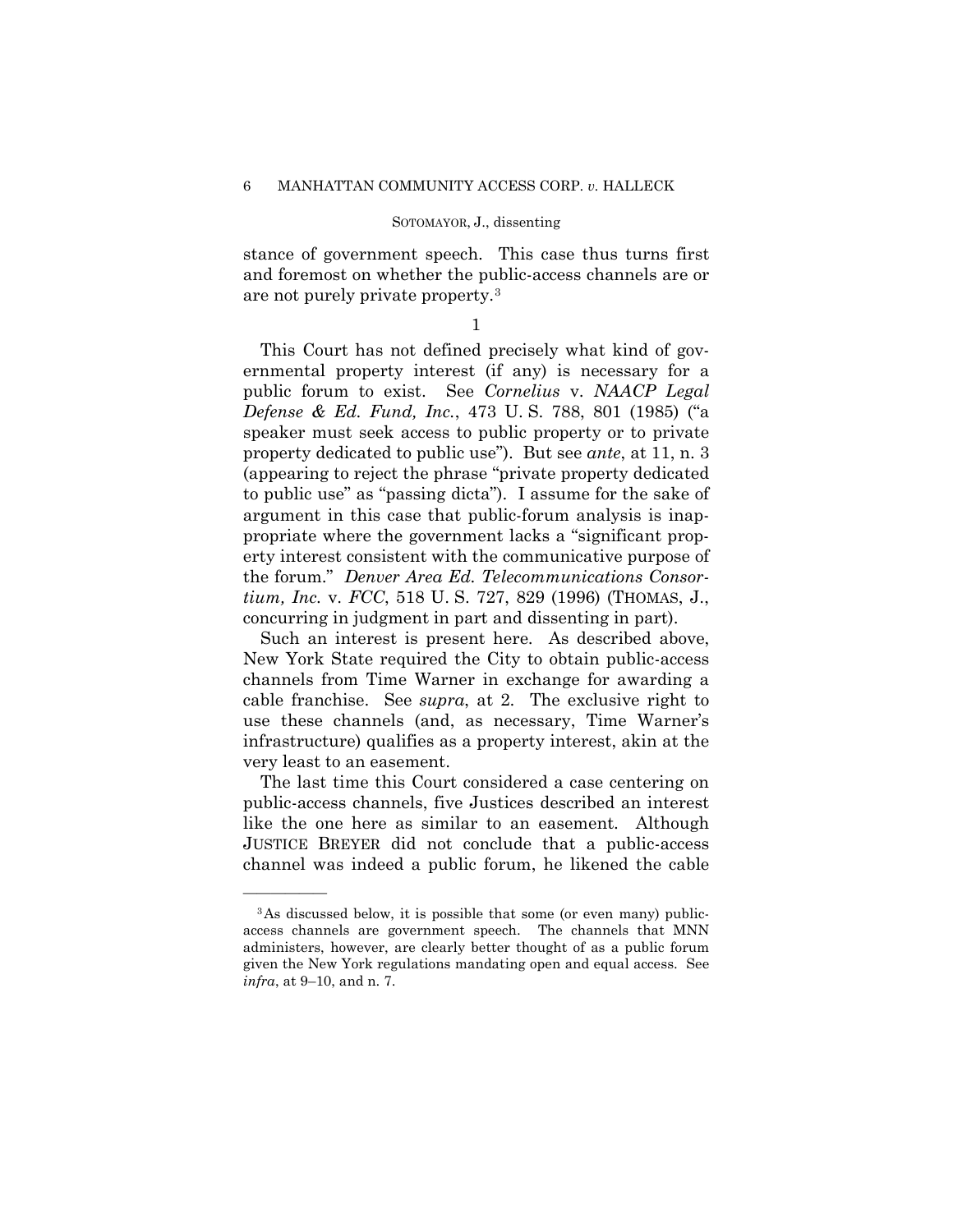company's agreement to reserve such channels "to the reservation of a public easement, or a dedication of land for streets and parks, as part of a municipality's approval of a subdivision of land." *Denver Area*, 518 U. S., at 760– 761 (joined by Stevens and Souter, JJ.). And Justice Kennedy observed not only that an easement would be an appropriate analogy, *id.,* at 793–794 (opinion concurring in part, concurring in judgment in part, and dissenting in part, joined by GINSBURG, J.), but also that "[p]ublic access channels meet the definition of a public forum," *id.,* at 791, "even though they operate over property to which the cable operator holds title," *id.,* at 792; see also *id.,* at 792– 793 (noting that the entire cable system's existence stems from the municipality's decision to grant the franchise). What those five Justices suggested in 1996 remains true today.

"A common idiom describes property as a 'bundle of sticks'—a collection of individual rights which, in certain combinations, constitute property." *United States* v. *Craft*, 535 U. S. 274, 278 (2002). Rights to exclude and to use are two of the most crucial sticks in the bundle. See *id.,* at 283. "State law determines . . . which sticks are in a person's bundle," *id.,* at 278, and therefore defining property itself is a state-law exercise.[4](#page-25-0) As for whether there is a sufficient property interest to trigger First Amendment forum analysis, related precedents show that there is.

As noted above, there is no disputing that Time Warner owns the wires themselves. See *Turner*, 512 U. S., at 628. If the wires were a road, it would be easy to define the public's right to walk on it as an easement. See, *e.g.*, *In re India Street*, 29 N. Y. 2d 97, 100–103, 272 N. E 2d 518,

<span id="page-25-0"></span><sup>4</sup>The parties have not pointed this Court to any New York law definitively establishing the status of the channels. But even if there were uncertainty about the status of the channels under New York law, that would not be a reason to resolve the case against respondents (plaintiffs below) at the motion to dismiss stage. See *infra*, at 12, n. 9, 14.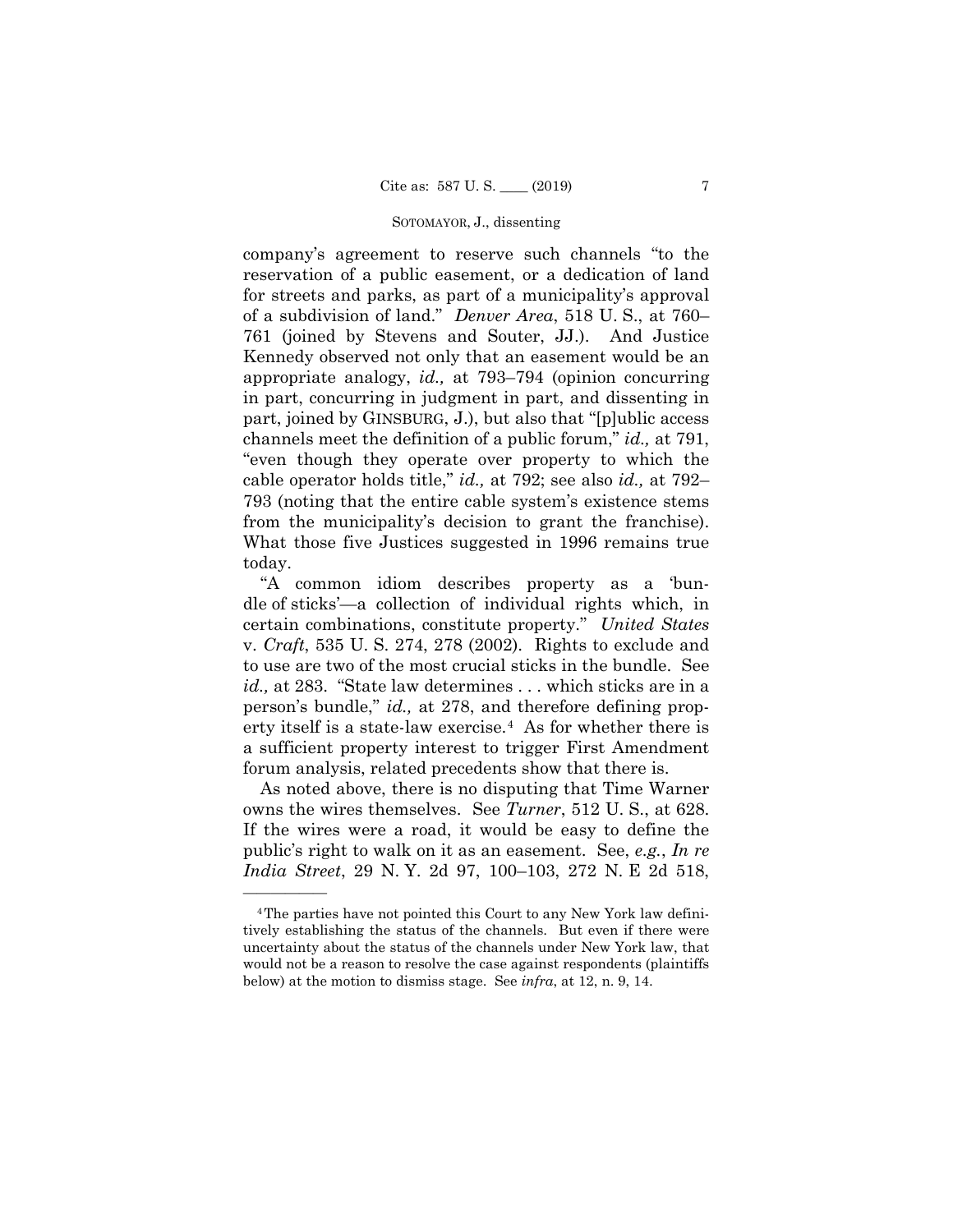518–520 (1971). Similarly, if the wires were a theater, there would be no question that a government's long-term lease to use it would be sufficient for public-forum purposes. *Southeastern Promotions*, 420 U. S., at 547, 555. But some may find this case more complicated because the wires are not a road or a theater that one can physically occupy; they are a conduit for transmitting signals that appear as television channels. In other words, the question is how to understand the right to place content on those channels using those wires.

The right to convey expressive content using someone else's physical infrastructure is not new. To give another low-tech example, imagine that one company owns a billboard and another rents space on that billboard. The renter can have a property interest in placing content on the billboard for the lease term even though it does not own the billboard itself. See, *e.g., Naegele Outdoor Advertising Co. of Minneapolis* v. *Lakeville*, 532 N. W. 2d 249, 253 (Minn. 1995); see also *Matter of XAR Corp.* v. *Di Donato*, 76 App. Div. 2d 972, 973, 429 N. Y. S. 2d 59, 60 (1980) ("Although invariably labeled 'leases,' agreements to erect advertising signs or to place signs on walls or fences are easements in gross").

The same principle should operate in this higher tech realm. Just as if the channels were a billboard, the City obtained rights for exclusive use of the channels by the public for the foreseeable future; no one is free to take the channels away, short of a contract renegotiation. Cf. *Craft*, 535 U. S., at 283. The City also obtained the right to administer, or delegate the administration of, the channels. The channels are more intangible than a billboard, but no one believes that a right must be tangible to qualify as a property interest. See, *e.g.*, *Armstrong* v. *United States*, 364 U. S. 40, 48–49 (1960) (treating destruction of valid liens as a taking); *Adams Express Co.* v. *Ohio State Auditor*, 166 U. S. 185, 219 (1897) (treating "privileges,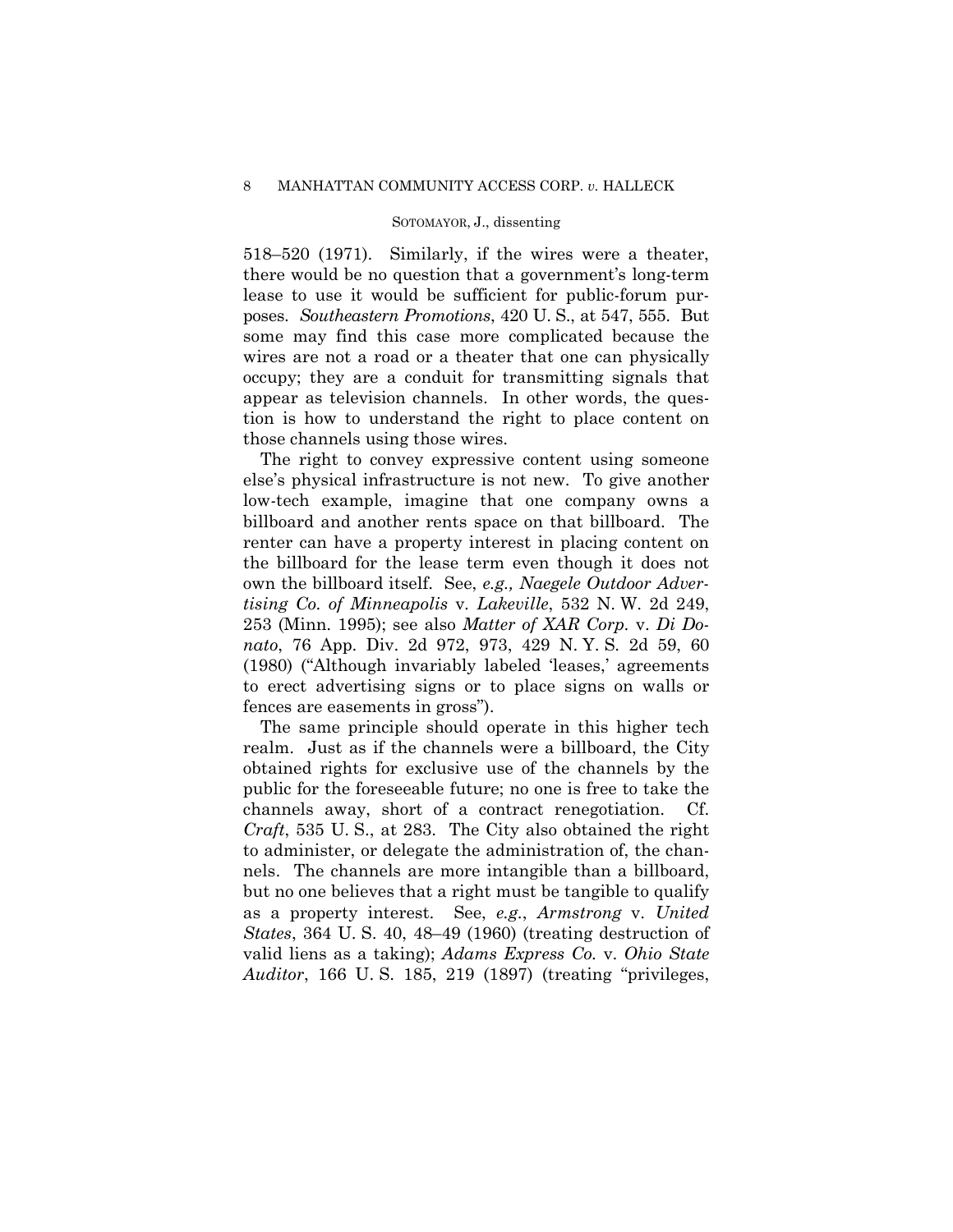corporate franchises, contracts or obligations" as taxable property). And it is hardly unprecedented for a government to receive a right to transmit something over a private entity's infrastructure in exchange for conferring something of value on that private entity; examples go back at least as far as the 1800s.<sup>[5](#page-27-0)</sup>

I do not suggest that the government always obtains a property interest in public-access channels created by franchise agreements. But the arrangement here is consistent with what the Court would treat as a governmental property interest in other contexts. New York City gave Time Warner the right to lay wires and sell cable TV. In exchange, the City received an exclusive right to send its own signal over Time Warner's infrastructure—no different than receiving a right to place ads on another's billboards. Those rights amount to a governmental property interest in the channels, and that property interest is clearly "consistent with the communicative purpose of the forum," *Denver Area*, 518 U. S., at 829 (opinion of THOMAS, J.). Indeed, it is the right to transmit the very content to which New York law grants the public open and equal access.

2

With the question of a governmental property interest resolved, it should become clear that the public-access channels are a public forum.[6](#page-27-1) Outside of classic examples

<span id="page-27-0"></span><sup>5</sup>For example, during the railroad boom, governments obtained not only physical easements in favor of the public over tracks used, owned, and managed by private railroads, including rights to use the rails and all relevant "fixtures and appurtenances," see, *e.g., Lake Superior & Mississippi R. Co.* v. *United States*, 93 U. S. 442, 444, 453–454 (1877), but also, in some situations, rights to transmit personnel and freight for free or at reduced rates, Ellis, Railroad Land Grant Rates, 1850–1945,

<span id="page-27-1"></span><sup>21</sup> J. Land & P. U. Econ. 207, 209, 211–212 (1945). 6Though the majority disagrees on the property question, I do not take it seriously to dispute that this point would follow. See *ante*, at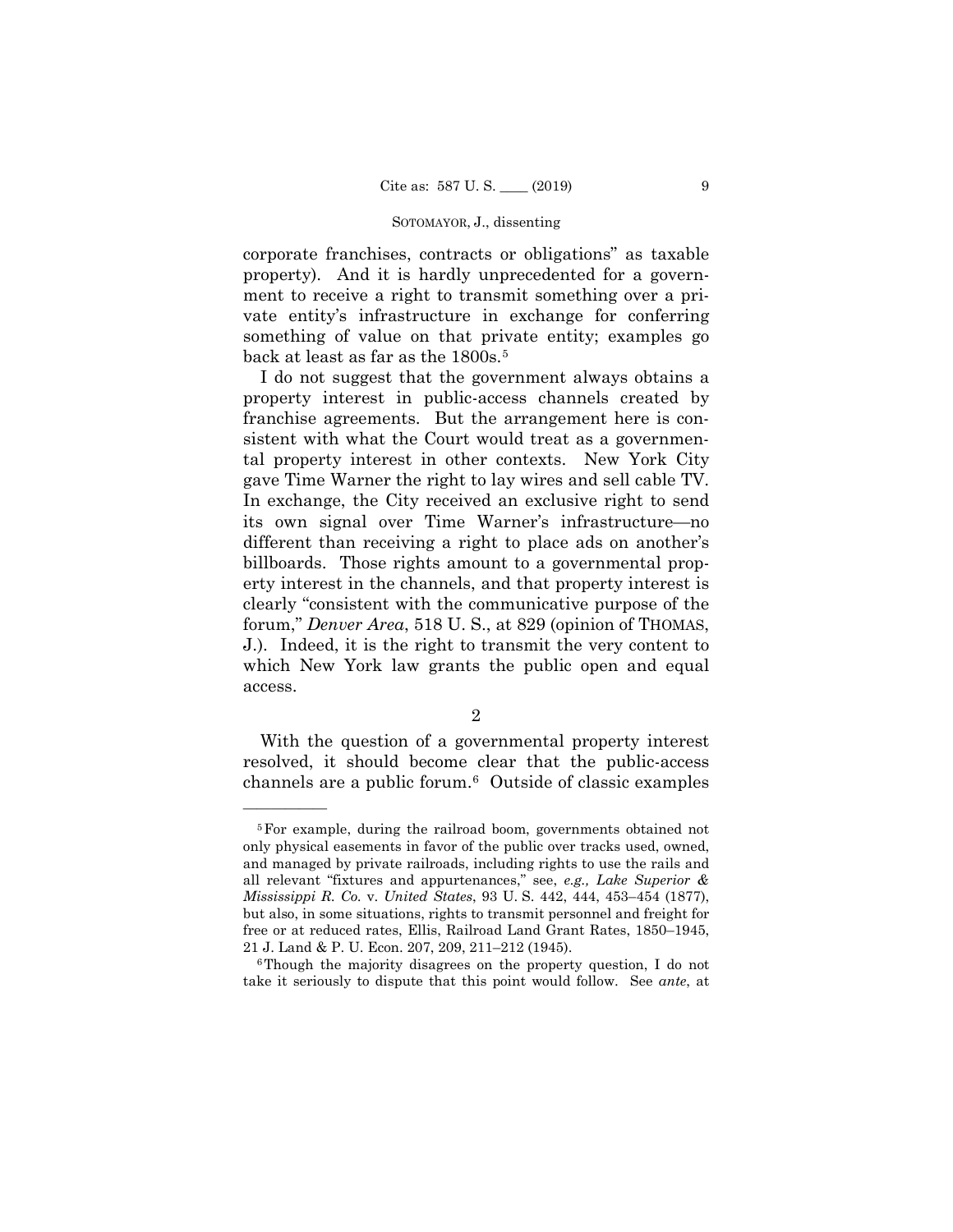like sidewalks and parks, a public forum exists only where the government has deliberately opened up the setting for speech by at least a subset of the public. *Cornelius*, 473 U. S., at 802. "Accordingly, the Court has looked to the policy and practice of the government," as well as the nature of the property itself, "to ascertain whether it intended to designate a place not traditionally open to assembly and debate as a public forum." See *ibid.* For example, a state college might make its facilities open to student groups, or a municipality might open up an auditorium for certain public meetings. See *id.*, at 802–803.

The requisite governmental intent is manifest here. As noted above, New York State regulations require that the channels be made available to the public "on a first-come, first-served, nondiscriminatory basis." 16 N. Y. Codes, Rules & Regs. §895.4(c)(4); see also §§895.4(c)(8)–(9). The State, in other words, mandates that the doors be wide open for public expression. MNN's contract with Time Warner follows suit. App. 23. And that is essentially how MNN itself describes things. See Tr. of Oral Arg. 9 ("We do not prescreen videos. We—they come into the door. We put them on the air").<sup>7</sup> These regulations "evidenc[e] a clear intent to create a public forum." *Cornelius*, 473 U. S., at 802.

## B

If New York's public-access channels are a public forum, it follows that New York cannot evade the First Amendment by contracting out administration of that forum to a

<span id="page-28-0"></span><sup>14–15. 7</sup>New York may be uncommon (as it often is); public-access channels in other States may well have different policies and practices that make them more like government speech than constitutional forums. See Brief for Respondents 30–31; Brief for American Civil Liberties Union et al. as *Amici Curiae* 13–15. New York's scheme, however, is the only one before us.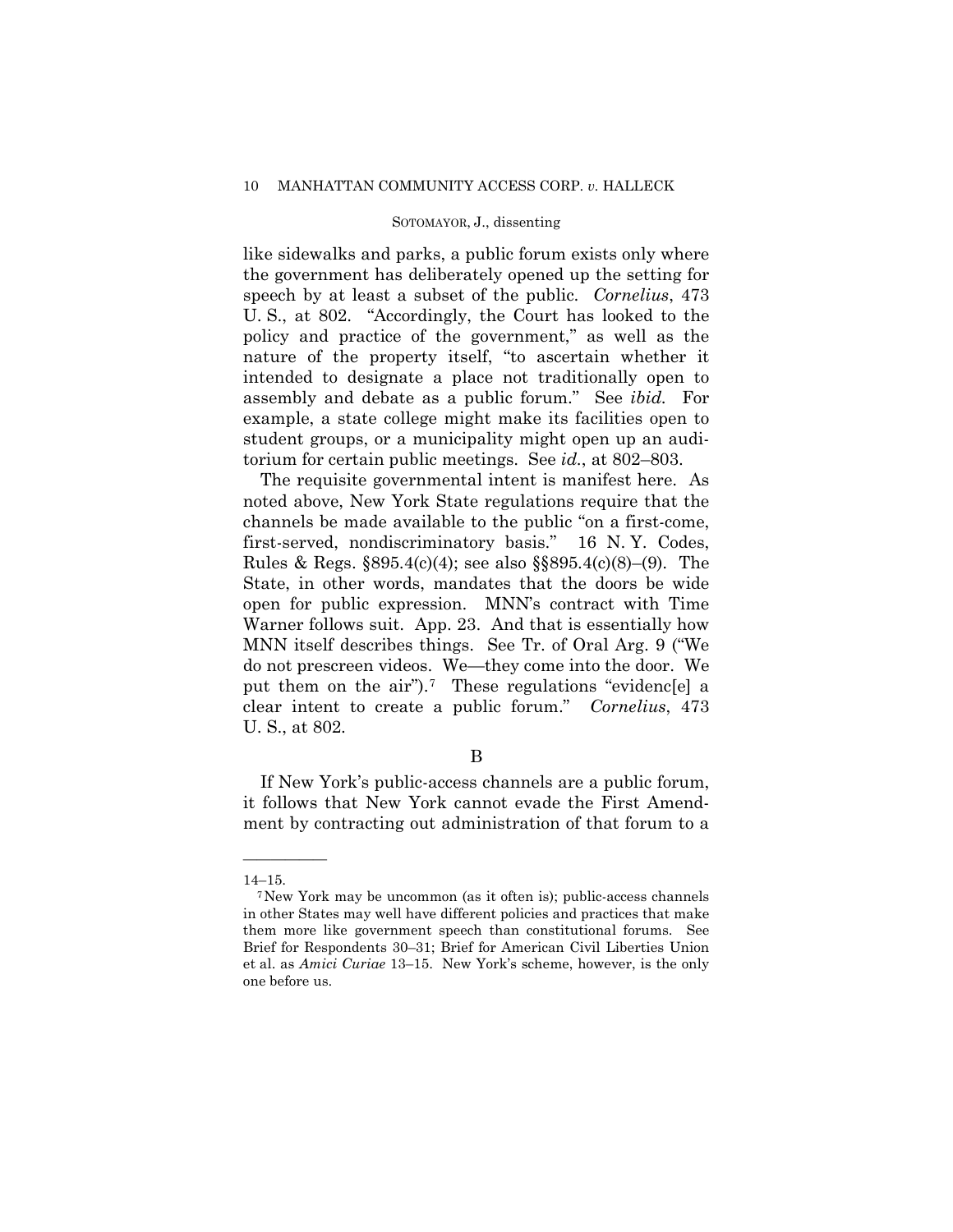private agent. When MNN took on the responsibility of administering the forum, it stood in the City's shoes and became a state actor for purposes of 42 U. S. C. §1983.

This conclusion follows from the Court's decision in *West* v. *Atkins*, 487 U. S. 42 (1988). The Court in *West* unanimously held that a doctor hired to provide medical care to state prisoners was a state actor for purposes of §1983. *Id.*, at 54; see also *id.,* at 58 (Scalia, J., concurring in part and concurring in judgment). Each State must provide medical care to prisoners, the Court explained, *id.,* at 54, and when a State hires a private doctor to do that job, the doctor becomes a state actor, "'clothed with the authority of state law,'" *id.*, at 55. If a doctor hired by the State abuses his role, the harm is "caused, in the sense relevant for state-action inquiry," by the State's having incarcerated the prisoner and put his medical care in that doctor's hands. *Ibid.*

The fact that the doctor was a private contractor, the Court emphasized, made no difference. *Ibid.* It was "the physician's function within the state system," not his private-contractor status, that determined whether his conduct could "fairly be attributed to the State." *Id.*, at 55–56. Once the State imprisoned the plaintiff, it owed him duties under the Eighth Amendment; once the State delegated those duties to a private doctor, the doctor became a state actor. See *ibid.*; see also *id.*, at 56–57. If the rule were any different, a State would "'be free to contract out all services which it is constitutionally obligated to provide and leave its citizens with no means for vindication of those rights, whose protection has been delegated to 'private' actors, when they have been denied.'" *Id.,* at 56, n. 14.

*West* resolves this case. Although the settings are different, the legal features are the same: When a government (1) makes a choice that triggers constitutional obligations, and then (2) contracts out those constitutional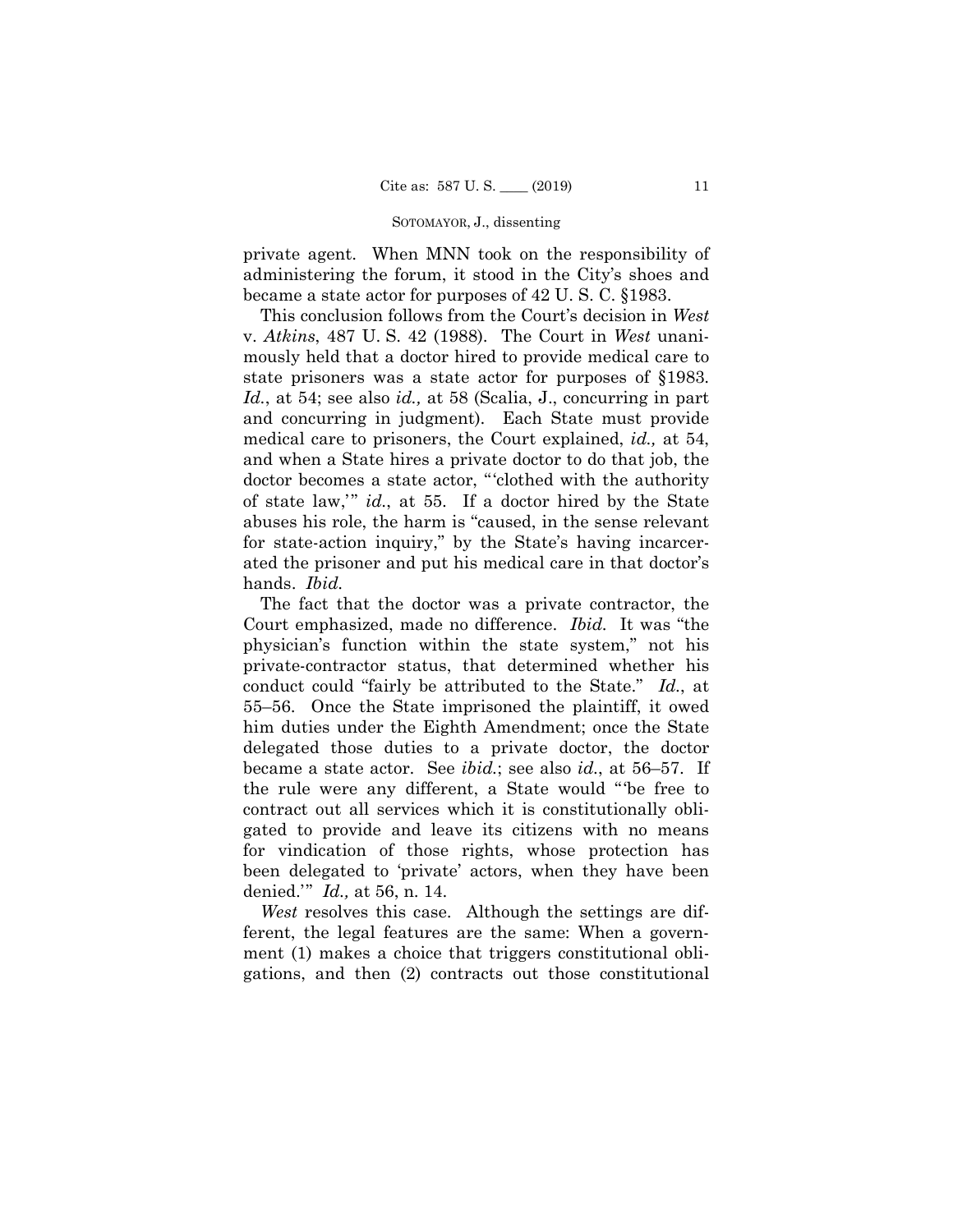responsibilities to a private entity, that entity—in agreeing to take on the job—becomes a state actor for purposes of §1983.[8](#page-30-0) 

Not all acts of governmental delegation necessarily trigger constitutional obligations, but this one did. New York State regulations required the City to secure publicaccess channels if it awarded a cable franchise. 16 N. Y. Codes, Rules & Regs. §895.4(b)(1). The City did award a cable franchise. The State's regulations then required the City to make the channels it obtained available on a "firstcome, first-served, nondiscriminatory basis."[9](#page-30-1) §895.4(c)(4).

——————

<span id="page-30-1"></span>9Accordingly, this is not a case in which a private entity has been asked to exercise standardless discretion. See, *e.g., American Mfrs. Mut. Ins. Co.* v. *Sullivan*, 526 U. S. 40, 52 (1999). Had New York law left MNN free to choose its favorite submissions, for example, a different result might well follow.

<span id="page-30-0"></span><sup>8</sup>Governments are, of course, not constitutionally required to open prisons or public forums, but once they do either of these things, constitutional obligations attach. The rule that a government may not evade the Constitution by substituting a private administrator, meanwhile, is not a prison-specific rule. More than 50 years ago, for example, this Court made clear in *Evans* v. *Newton*, 382 U. S. 296 (1966), that the city of Macon, Georgia, could not evade the Fourteenth Amendment's Equal Protection Clause by handing off control of a park to a group "of 'private' trustees." *Id.*, at 301. Rather, "the public character of [the] park require[d] that it be treated as a public institution subject to the command of the Fourteenth Amendment, regardless of who ha[d] title under state law." *Id.*, at 302.

MNN has suggested to this Court that its contract with Time Warner allows it "to curate content, to decide to put shows together on one of our channels or a different channel." Tr. of Oral Arg. 6; see Reply Brief 9. But MNN's contract cannot defeat New York law's "first-come, firstserved, nondiscriminatory" scheduling requirement, 16 N. Y. Codes, Rules & Regs. §895.4(c)(4), and the discretion MNN asserts seems to be at most some limited authority to coordinate the exact placement and timing of the content it is obliged to accept indiscriminately, see Tr. of Oral Arg. 25–26. That seems akin to the authority to make reasonable time, place, and manner provisions, which is consistent with administering any public forum. See *Ward* v. *Rock Against Racism*, 491 U. S. 781, 791 (1989). As for any factual assertions about how the channels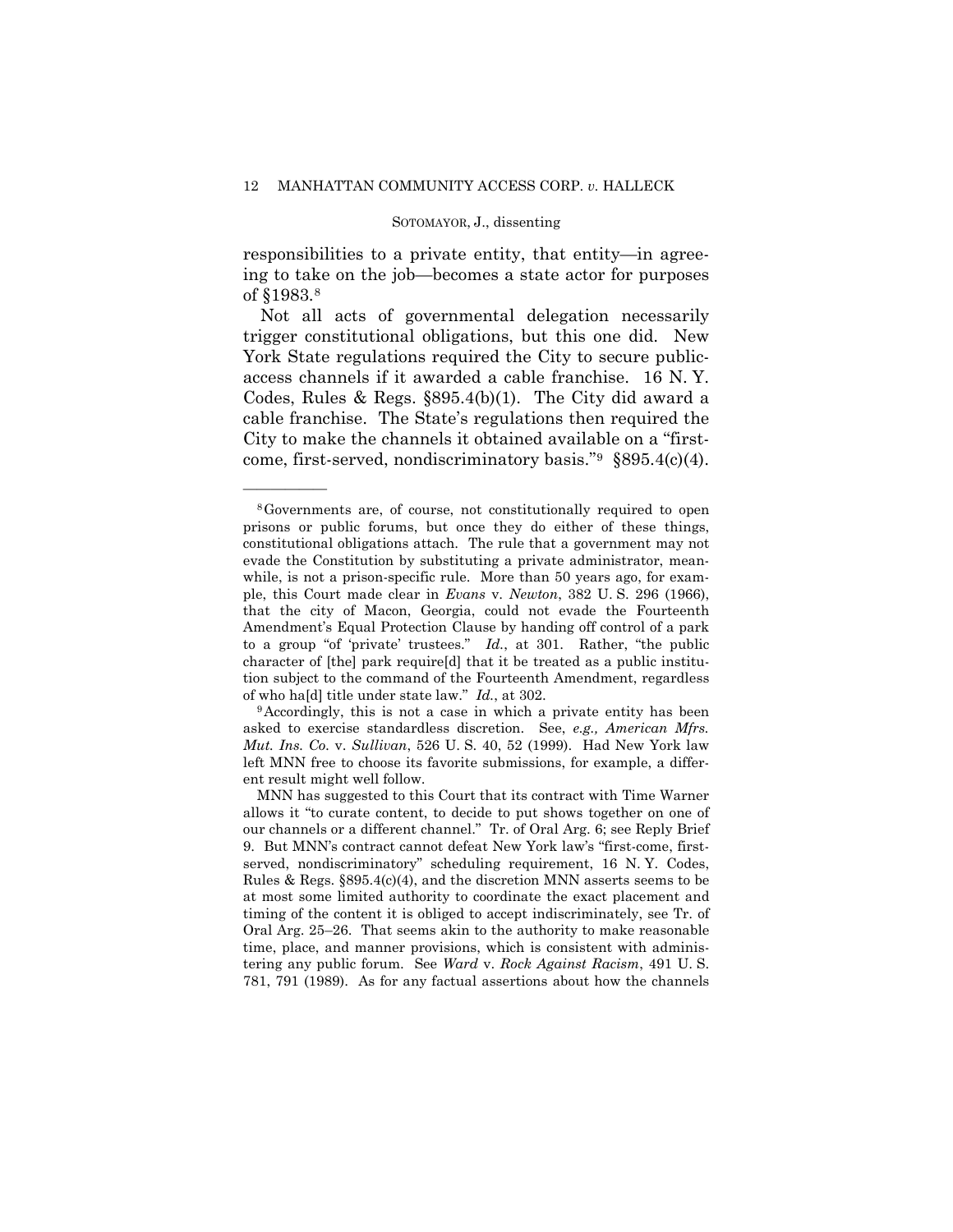That made the channels a public forum. See *supra,* at 9– 10. Opening a public forum, in turn, entailed First Amendment obligations.

The City could have done the job itself, but it instead delegated that job to a private entity, MNN. MNN could have said no, but it said yes. (Indeed, it appears to exist entirely to do this job.) By accepting the job, MNN accepted the City's responsibilities. See *West*, 487 U. S., at 55. The First Amendment does not fall silent simply because a government hands off the administration of its constitutional duties to a private actor.

### III

The majority acknowledges that the First Amendment could apply when a local government either (1) has a property interest in public-access channels or (2) is more directly involved in administration of those channels than the City is here. *Ante*, at 15. And it emphasizes that it "decide[s] only the case before us in light of the record before us." *Ibid*. These case-specific qualifiers sharply limit the immediate effect of the majority's decision, but that decision is still meaningfully wrong in two ways. First, the majority erroneously decides the property question against the plaintiffs as a matter of law. Second, and more fundamentally, the majority mistakes a case about the government choosing to hand off responsibility to an agent for a case about a private entity that simply enters a marketplace.

## A

The majority's explanation for why there is no govern-

are operated in practice, this case arises from MNN's motion to dismiss, so the facts asserted against it must be accepted as true. *Hernandez* v. *Mesa*, 582 U.S. \_\_\_, \_\_\_ (2017) (*per curiam*) (slip op., at 1). And any uncertainty about the facts or New York law, in any event, would be a reason to vacate and remand, not reverse.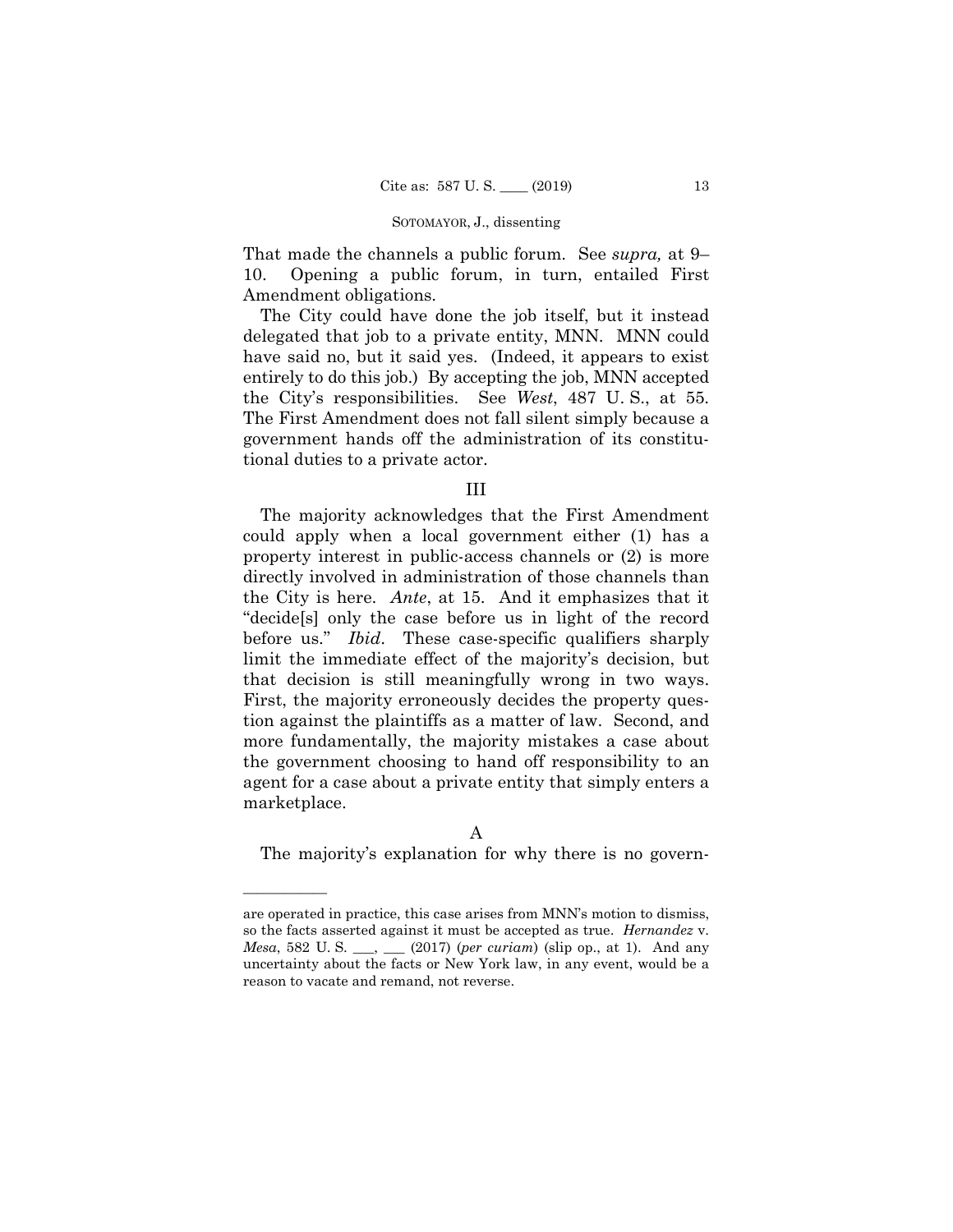## 14 MANHATTAN COMMUNITY ACCESS CORP. *v.* HALLECK

#### SOTOMAYOR, J., dissenting

mental property interest here, *ante*, at 14–15, does not hold up. The majority focuses on the fact that "[b]oth Time Warner and MNN are private entities"; that Time Warner "owns its cable network, which contains the public access channels"; and that "MNN operates those public access channels with its own facilities and equipment." *Ante*, at 14; see also *ante*, at 15. Those considerations cannot resolve this case. The issue is not who owns the cable network or that MNN uses its own property to operate the channels. The key question, rather, is whether the channels themselves are purely private property. An advertiser may not own a billboard, but that does not mean that its long-term lease is not a property interest. See *supra*, at 8.

The majority also says that "[n]othing in the record here suggests that a government . . . owns or leases either the cable system or the public access channels at issue here." *Ante*, at 14. But the cable system itself is irrelevant, and, as explained above, the details of the exchange that yielded Time Warner's cable franchise suggest a governmental property interest in the channels. See *supra,* at 6–9.

The majority observes that "the franchise agreements expressly place the public access channels 'under the jurisdiction' of MNN," *ante*, at 14, but that language simply describes the City's appointment of MNN to administer the channels. The majority also chides respondents for failing to "alleg[e] in their complaint that the City has a property interest in the channels," *ibid.*, but, fairly read, respondents' complaint includes such an assertion.[10](#page-32-0) In

<span id="page-32-0"></span><sup>10</sup>Respondents alleged that the City "created an electronic public forum" and "delegat[ed] control of that forum to" MNN. App. 17. They further alleged that "[a]lmost all cable franchise agreements require cable operators—as a condition for easements to use the public rightsof-way—to dedicate some channels for programming by the public," *id*., at 20, invoked the state regulations requiring the designation of a channel here, *id*., at 21, and then alleged that the City's franchise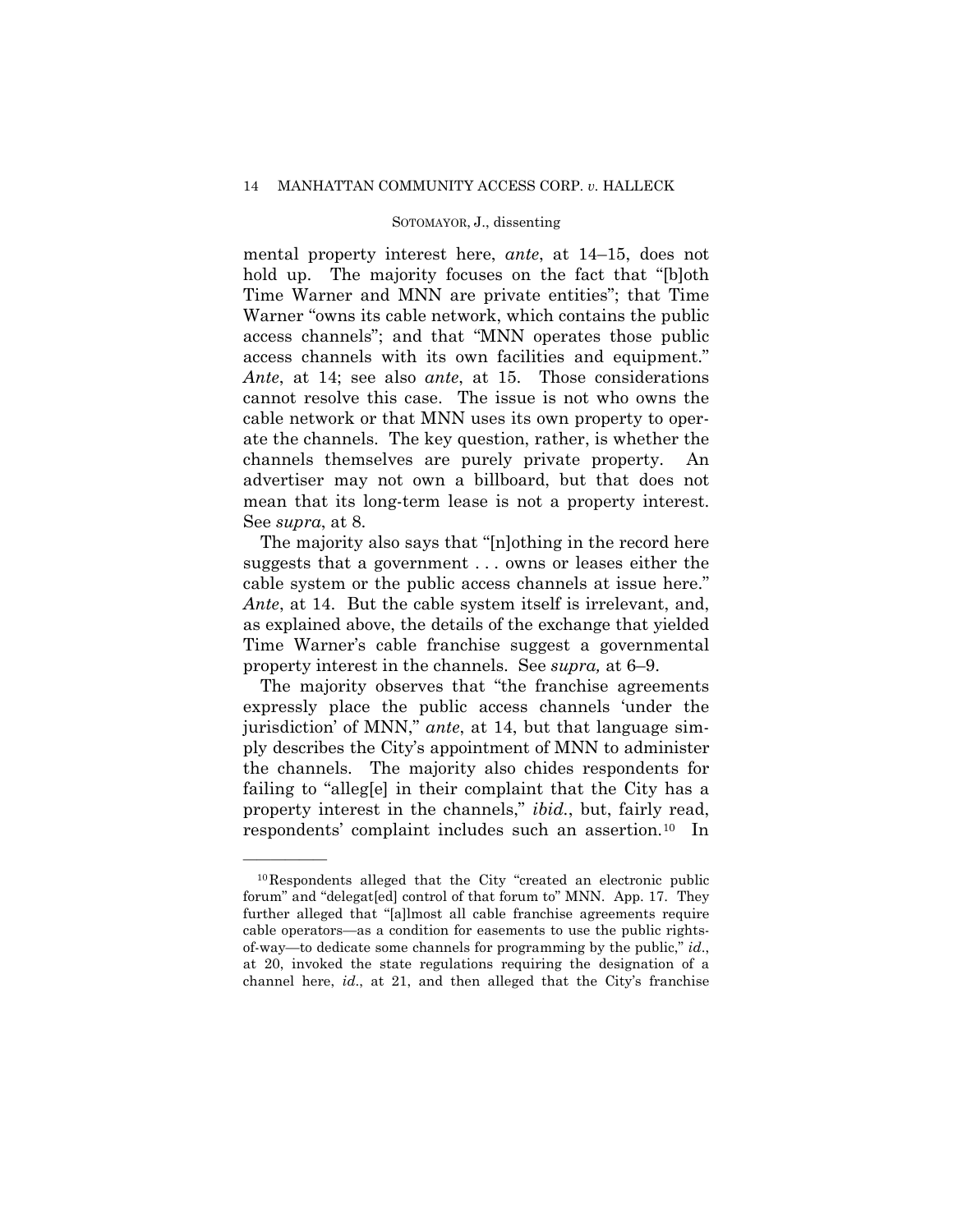any event, any ambiguity or imprecision does not justify resolving the case against respondents at the motion-todismiss stage. To the extent the majority has doubts about respondents' complaint—or factual or state-law issues that may bear upon the existence of a property interest—the more prudent course would be to vacate and remand for the lower courts to consider those matters more fully. In any event, as I have explained, the best course of all would be to affirm.

## B

More fundamentally, the majority's opinion erroneously fixates on a type of case that is not before us: one in which a private entity simply enters the marketplace and is then subject to government regulation. The majority swings hard at the wrong pitch.

The majority focuses on *Jackson* v. *Metropolitan Edison Co.*, 419 U. S. 345 (1974), which is a paradigmatic example of a line of cases that reject §1983 liability for private actors that simply operate against a regulatory backdrop. *Jackson* emphasized that the "fact that a business is subject to state regulation does not by itself convert its action into that of the State." *Id.*, at 350; accord, *ante*, at 12. Thus, the fact that a utility company entered the marketplace did not make it a state actor, even if it was highly regulated. See *Jackson*, 419 U.S., at 358; accord,

agreement "requires Time Warner to set aside" the channels, *id*., at 22. While the complaint does not use the words "property interest," those allegations can be read to include the idea that whatever was "set aside" or "dedicate[d]," *id*., at 20, 22, qualified as a sufficient City property interest to support respondents' assertion of a public forum. Cf. *People* v. *Brooklyn & Queens Transit Corp.*, 273 N. Y. 394, 400–401, 7 N. E. 2d 833, 835 (1937) (discussing dedications of property to public use); cf. also *Denver Area Ed. Telecommunications Consortium, Inc.* v. *FCC*, 518 U. S. 727, 794 (1996) (Kennedy, J., concurring in part, concurring in judgment in part, and dissenting in part) (noting this theory).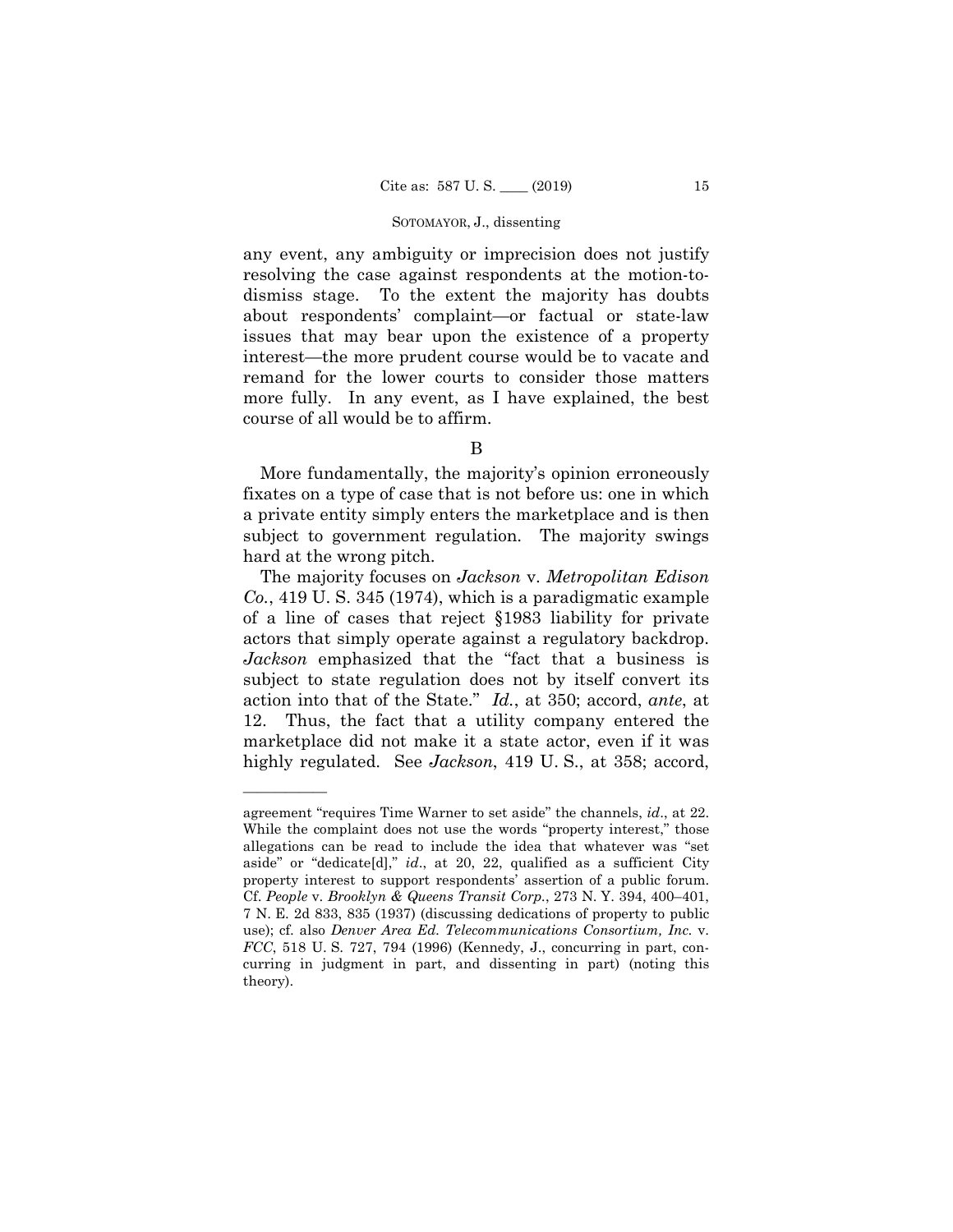*ante*, at 12–13. The same rule holds, of course, for private comedy clubs and grocery stores. See *ante*, at 9.[11](#page-34-0)

The *Jackson* line of cases is inapposite here. MNN is not a private entity that simply ventured into the marketplace. It occupies its role because it was asked to do so by the City, which secured the public-access channels in exchange for giving up public rights of way, opened those channels up (as required by the State) as a public forum, and then deputized MNN to administer them. That distinguishes MNN from a private entity that simply sets up shop against a regulatory backdrop. To say that MNN is nothing more than a private organization regulated by the government is like saying that a waiter at a restaurant is

<span id="page-34-0"></span><sup>&</sup>lt;sup>11</sup>There was a time when this Court's precedents may have portended the kind of First Amendment liability for purely private property owners that the majority spends so much time rejecting. See *Marsh* v. *Alabama*, 326 U. S. 501, 505–509 (1946) (treating a company-owned town as subject to the First Amendment); *Food Employees* v. *Logan Valley Plaza*, *Inc.*, 391 U. S. 308, 315–320, and n. 9, 325 (1968) (extending *Marsh* to cover a private shopping center to the extent that it sought to restrict speech about its businesses). But the Court soon stanched that trend. See *Lloyd Corp.* v. *Tanner*, 407 U. S. 551, 561–567 (1972) (cabining *Marsh* and refusing to extend *Logan Valley*); *Hudgens* v. *NLRB*, 424 U. S. 507, 518 (1976) (making clear that "the rationale of *Logan Valley* did not survive" *Lloyd*). Ever since, this Court has been reluctant to find a "public function" when it comes to "private commercial transactions" (even if they occur against a legal or regulatory backdrop), see, *e.g., Flagg Bros.*, *Inc.* v. *Brooks*, 436 U. S. 149, 161–163 (1978), instead requiring a closer connection between the private entity and a government or its agents, see, *e.g.*, *Brentwood Academy* v. *Tennessee Secondary School Athletic Assn.*, 531 U. S. 288, 298 (2001) (nonprofit interscholastic athletic association "pervasive[ly] entwine[d]" with governmental institutions and officials); *Lugar* v. *Edmondson Oil Co.*, 457 U. S. 922, 942 (1982) (state-created system "whereby state officials [would] attach property on the *ex parte* application of one party to a private dispute"); see also *Burton* v. *Wilmington Parking Authority*, 365 U. S. 715, 723–725 (1961) (restaurant in municipal parking garage partly maintained by municipal agency); accord, *ante*, at 6–7. *Jackson* exemplifies the line of cases that supplanted cases like *Logan Valley* not cases like this one.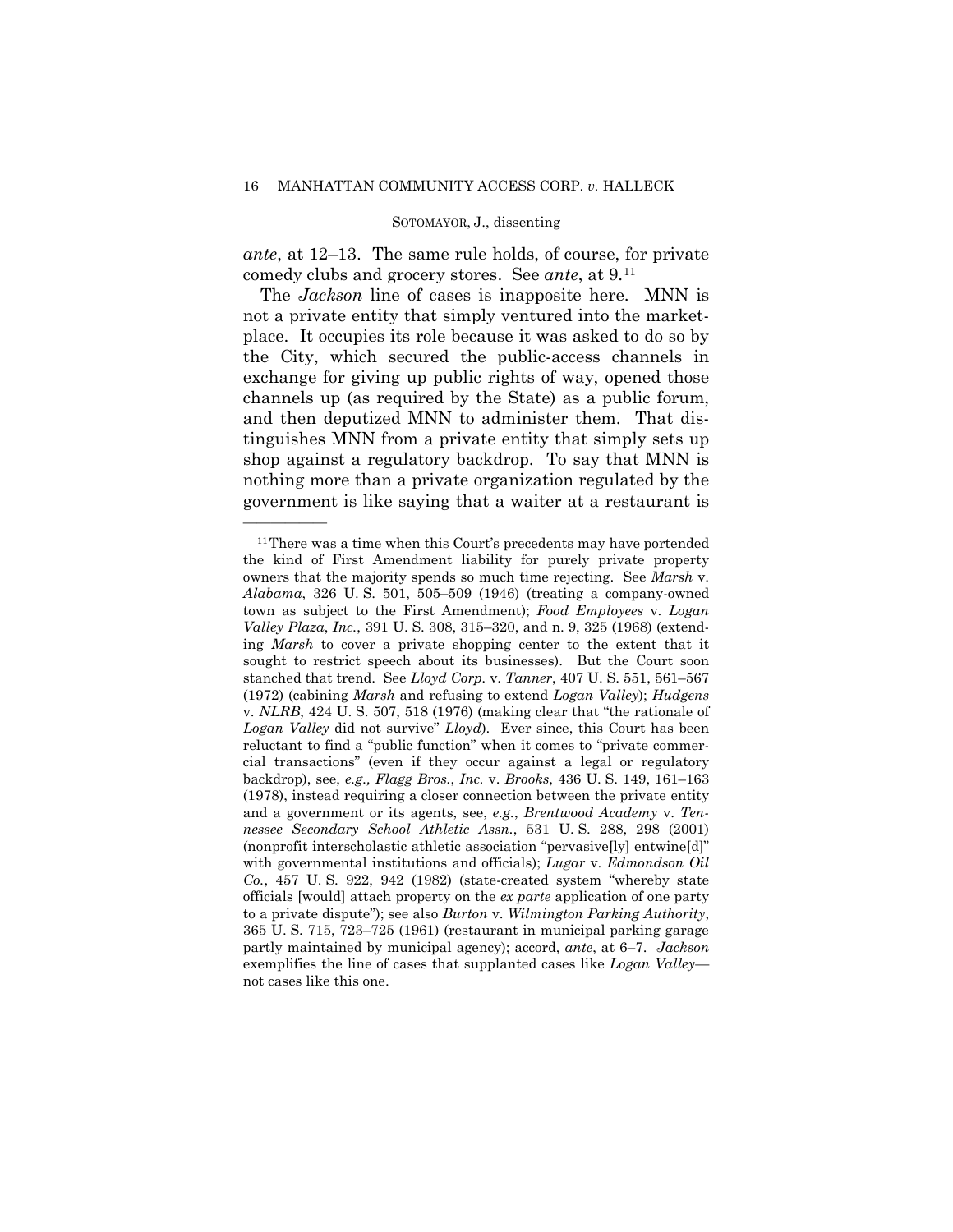an independent food seller who just happens to be highly regulated by the restaurant's owners.

The majority also relies on the Court's statements that its "public function" test requires that a function have been "traditionally and exclusively performed" by the government. *Ante*, at 6 (emphasis deleted); see *Jackson*, 419 U. S., at 352. Properly understood, that rule cabins liability in cases, such as *Jackson*, in which a private actor ventures of its own accord into territory shared (or regulated) by the government (*e.g.*, by opening a power company or a shopping center). The Court made clear in *West*  that the rule did not reach further, explaining that "the fact that a state employee's role parallels one in the private sector" does not preclude a finding of state action. 487 U. S., at 56, n. 15.

When the government hires an agent, in other words, the question is not whether it hired the agent to do something that can be done in the private marketplace too. If that were the key question, the doctor in *West* would not have been a state actor. Nobody thinks that orthopedics is a function "traditionally exclusively reserved to the State," *Jackson*, 419 U. S., at 352.

The majority consigns *West* to a footnote, asserting that its "scenario is not present here because the government has no [constitutional] obligation to operate public access channels." *Ante*, at 7, n. 1. The majority suggests that *West* is different because "the State was constitutionally obligated to provide medical care to prison inmates." *Ante*, at 7, n. 1. But what the majority ignores is that the State in *West* had no constitutional obligation to open the prison or incarcerate the prisoner in the first place; the obligation to provide medical care arose when it made those prior choices.

The City had a comparable constitutional obligation here—one brought about by its own choices, made against a state-law backdrop. The City, of course, had no constitu-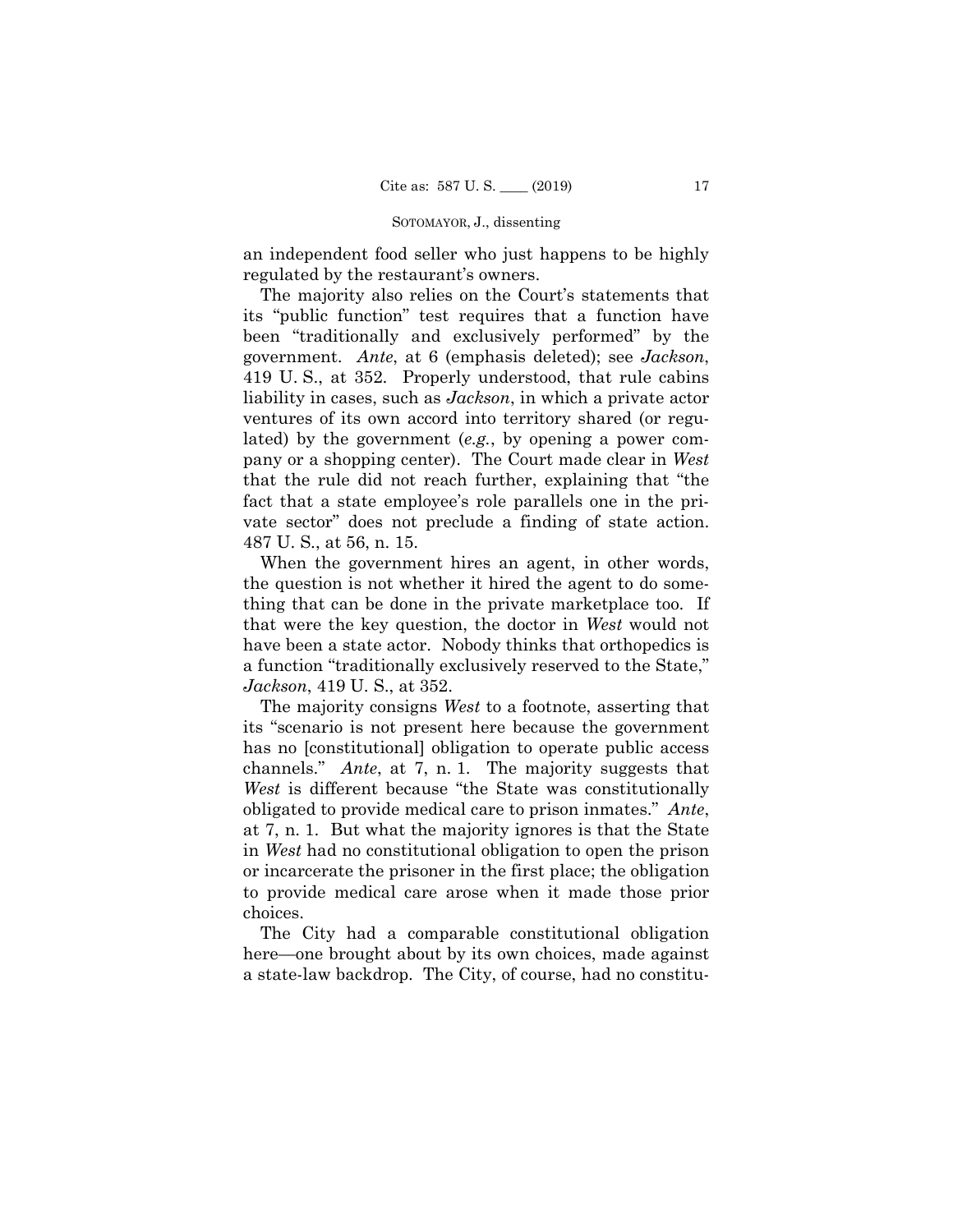tional obligation to award a cable franchise or to operate public-access channels. But once the City did award a cable franchise, New York law required the City to obtain public-access channels, see *supra*, at 2, and to open them up as a public forum, see *supra*, at 9–10. That is when the City's obligation to act in accordance with the First Amendment with respect to the channels arose. That is why, when the City handed the administration of that forum off to an agent, the Constitution followed. See *supra*, at 10–13.[12](#page-36-0)

The majority is surely correct that "when a private entity provides a forum for speech, the private entity is not ordinarily constrained by the First Amendment." *Ante*, at 9. That is because the majority is not talking about *constitutional* forums—it is talking about spaces where private entities have simply invited others to come speak. A comedy club can decide to open its doors as wide as it wants, but it cannot appoint itself as a government agent. The difference is between providing a service of one's own accord and being asked by the government to administer a constitutional responsibility (indeed, here, existing to do so) on the government's behalf.<sup>[13](#page-36-1)</sup>

<span id="page-36-0"></span><sup>12</sup>*Jackson* v. *Metropolitan Edison Co*., 419 U. S. 345 (1974), by contrast, exemplifies a type of case in which a private actor provides a service that there is no governmental obligation to provide at all. See *id*., at 353 (no state requirement for government to provide utility service); see also, *e.g., Hudgens*, 424 U. S. 507 (shopping center). In *West* v. *Atkins*, 487 U. S. 42 (1988), by contrast, the prison was obligated to provide health care in accordance with the Eighth Amendment to its prisoners once it incarcerated them, and here, the City was required to provide a public forum to its residents in accordance with the First Amendment once it granted the cable franchise. See *supra,* at 11–13.

<span id="page-36-1"></span><sup>&</sup>lt;sup>13</sup> Accordingly, the majority need not fear that "all private property owners and private lessees who open their property for speech [c]ould be subject to First Amendment constraints." *Ante*, at 10. Those kinds of entities are not the government's agents; MNN is. Whether such entities face "extensive regulation" or require "government licenses, government contracts, or government-granted monopolies," *ante*, at 12,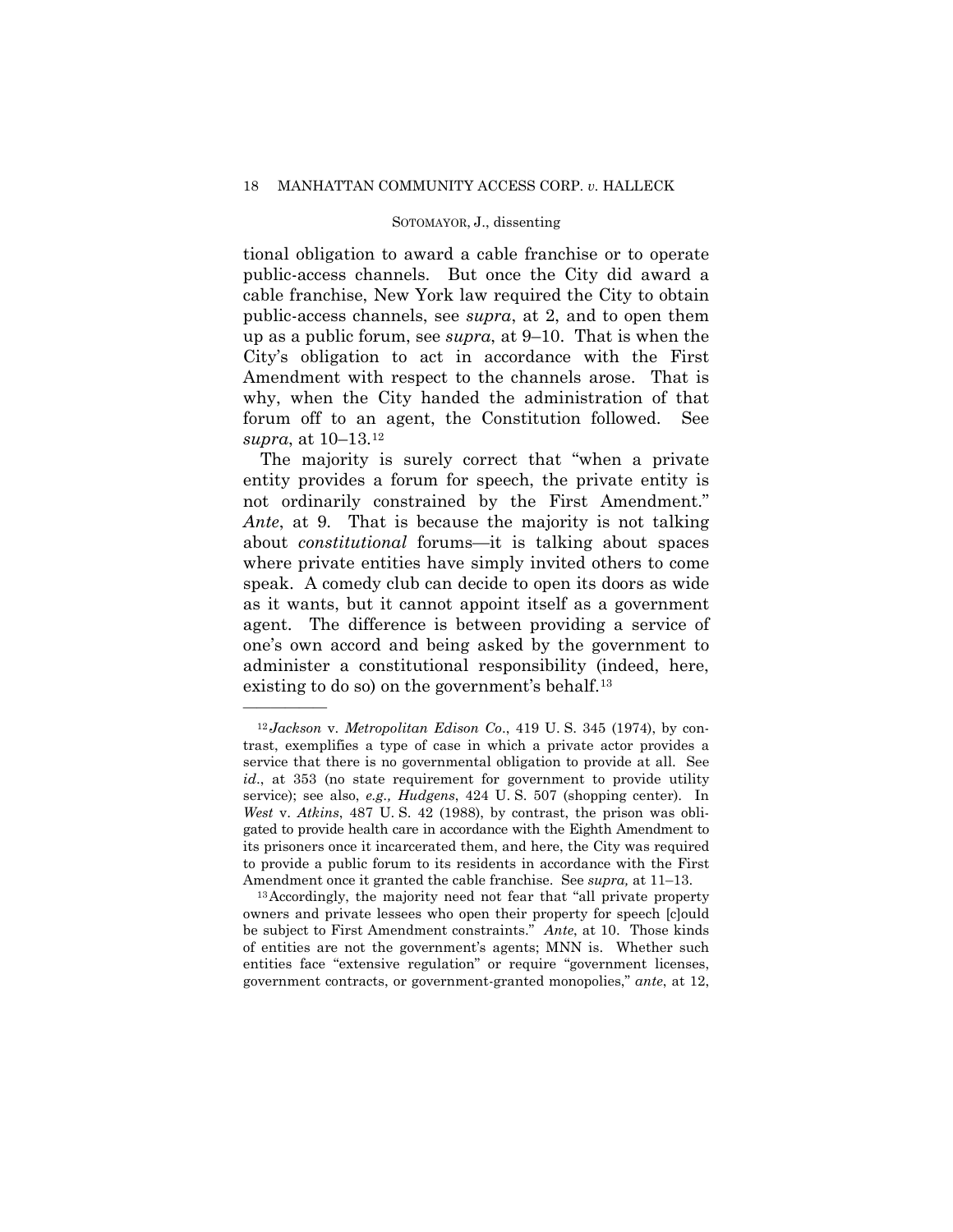To see more clearly the difference between the cases on which the majority fixates and the present case, leave aside the majority's private comedy club. Imagine instead that a state college runs a comedy showcase each year, renting out a local theater and, pursuant to state regulations mandating open access to certain kinds of student activities, allowing students to sign up to perform on a first-come, first-served basis. Cf. *Rosenberger* v. *Rector and Visitors of Univ. of Va.*, 515 U. S. 819 (1995). After a few years, the college decides that it is tired of running the show, so it hires a performing-arts nonprofit to do the job. The nonprofit prefers humor that makes fun of a certain political party, so it allows only student acts that share its views to participate. Does the majority believe that the nonprofit is indistinguishable, for purposes of state action, from a private comedy club opened by local entrepreneurs?

I hope not. But two dangers lurk here regardless. On the one hand, if the City's decision to outsource the channels to a private entity did render the First Amendment irrelevant, there would be substantial cause to worry about the potential abuses that could follow. Can a state university evade the First Amendment by hiring a nonprofit to apportion funding to student groups? Can a city do the same by appointing a corporation to run a municipal theater? What about its parks?

On the other hand, the majority hastens to qualify its decision, see *ante*, at 7, n. 1, 15, and to cabin it to the specific facts of this case, *ante*, at 15. Those are prudent limitations. Even so, the majority's focus on *Jackson* still risks sowing confusion among the lower courts about how and when government outsourcing will render any abuses that follow beyond the reach of the Constitution.

In any event, there should be no confusion here. MNN

is immaterial, so long as they have not accepted the government's request to fulfill the government's duties on its behalf.